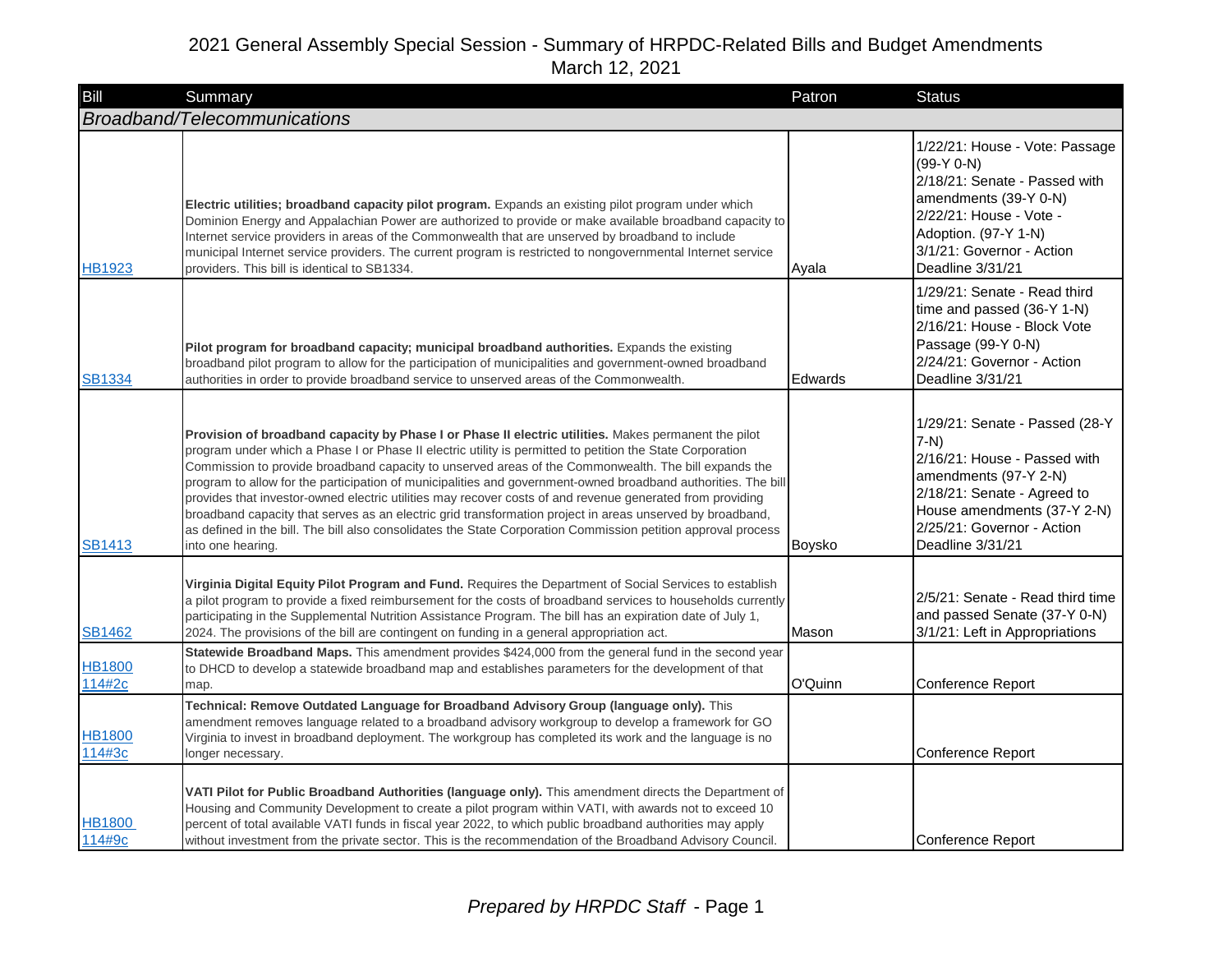| Bill                    | Summary                                                                                                                                                                                                                                                                                                                                                                                                                                                                                                                                                                                                                                                                                                                                                                                                                                                                                                           | Patron        | <b>Status</b>                                                                                                                                                                                                                                                                                   |
|-------------------------|-------------------------------------------------------------------------------------------------------------------------------------------------------------------------------------------------------------------------------------------------------------------------------------------------------------------------------------------------------------------------------------------------------------------------------------------------------------------------------------------------------------------------------------------------------------------------------------------------------------------------------------------------------------------------------------------------------------------------------------------------------------------------------------------------------------------------------------------------------------------------------------------------------------------|---------------|-------------------------------------------------------------------------------------------------------------------------------------------------------------------------------------------------------------------------------------------------------------------------------------------------|
| <b>HB1100</b><br>359#2c | Develop Digital Equity Pilot Program (language only). This amendment directs the Department of Social<br>Services to design a program to increase the number of low-income Virginians with access to reliable and<br>affordable access to broadband. The department shall report on the design of such a program by November<br>1, 2021, for consideration by the 2022 General Assembly.                                                                                                                                                                                                                                                                                                                                                                                                                                                                                                                          |               | Conference Report                                                                                                                                                                                                                                                                               |
|                         | <b>Economic Development</b>                                                                                                                                                                                                                                                                                                                                                                                                                                                                                                                                                                                                                                                                                                                                                                                                                                                                                       |               |                                                                                                                                                                                                                                                                                                 |
| <b>HB1881</b>           | <b>Enterprise zone job creation grants.</b> Provides that, for purposes of wage requirements for the enterprise<br>zone job creation grant program, the minimum wage shall be the higher of the state minimum wage or the<br>federal minimum wage. The bill also reduces the percentage of the minimum wage that grant eligible jobs<br>must meet. The bill has a delayed effective date of January 1, 2022.                                                                                                                                                                                                                                                                                                                                                                                                                                                                                                      | Heretick      | 1/19/21: House - VOTE:<br>Passage (91-Y 8-N)<br>2/24/21: Senate - Passed (37-Y<br>$2-N$<br>3/1/21: Governor - Action<br>Deadline 3/31/21                                                                                                                                                        |
| HB2321                  | Governor's Secretaries; Secretary of Labor created. Creates in the Governor's Cabinet the position of<br>Secretary of Labor. The bill transfers from the Secretary of Commerce and Trade to the Secretary of Labor<br>responsibility for the Department of Labor and Industry, the Department of Professional and Occupational<br>Regulation, and the Virginia Employment Commission. The bill removes the position of Chief Workforce<br>Development Advisor and reassigns its duties to the Secretary of Labor. The bill also adds the Secretary of<br>Labor to the Governor's comprehensive economic development policy committee.                                                                                                                                                                                                                                                                             | Simonds       | 2/5/21: House - Vote - Passage<br>$(55-Y 44-N)$<br>2/18/21: Senate - Passed with<br>substitute (20-Y 18-N 1-A)<br>2/22/21: House - Vote -<br>Rejected (0-Y 99-N)<br>2/25/21: House - Agreed to<br>conference report (54-Y 44-N)<br>2/27/21: Senate - Agreed to<br>conference report (21-Y 18-N) |
| <b>SB1253</b>           | Funds for access roads to economic development sites; criteria for use of funds. Directs the<br>Commonwealth Transportation Board, in consultation with the Secretaries of Transportation and Commerce<br>and Trade, to develop criteria to be used in the award of funds for access roads to economic development<br>sites. The criteria shall take into account job creation, capital investment, and other relevant economic<br>development considerations.                                                                                                                                                                                                                                                                                                                                                                                                                                                    | <b>McPike</b> | 1/27/21: Senate - Read third<br>time and passed Senate (39-Y 0-<br>IN)<br>2/19/21: House - Block Vote<br>Passage (100-Y 0-N)<br>2/26/21: Govenror - Action<br>Deadline 3/31/21                                                                                                                  |
| <b>SB1314</b>           | Virginia Economic Development Partnership Authority; Office of Education and Labor Market<br>Alignment established; workforce and higher education alignment. Directs the Virginia Economic<br>Development Partnership Authority to establish an Office of Education and Labor Market Alignment (the<br>Office) to coordinate data analysis on workforce and higher education alignment and translate data to<br>partners. The Office shall provide a unified, consistent source of information or analysis for policy<br>development and implementation related to talent development and shall partner with the State Council of<br>Higher Education for Virginia, institutions of higher education, the Virginia Department of Education, the<br>Virginia Employment Commission, GO Virginia, and other relevant entities to offer resources and expertise<br>related to education and labor market alignment. | Hashmi        | 2/1/21: Senate - Read third time<br>and passed (28-Y 11-N)<br>2/19/21: House - Vote -<br>Passage (63-Y 17-N)<br>2/23/21: Senate - Agreed to<br>House amendment (27-Y 12-N)<br>3/1/21: Governor - Action<br>Deadline 3/31/21                                                                     |
| <b>HB1800</b><br>52#1c  | Transfer Funding for New Secretary. This amendment transfers \$599,192 in the second year from the<br>general fund for the Office of the Chief Workforce Development Advisor to a new Secretariat. The<br>responsibilities of the Chief Workforce Development Advisor are transferred to the new Secretary pursuant<br>to the passage of House Bill 2321, 2021 General Assembly.                                                                                                                                                                                                                                                                                                                                                                                                                                                                                                                                  |               | Conference Report                                                                                                                                                                                                                                                                               |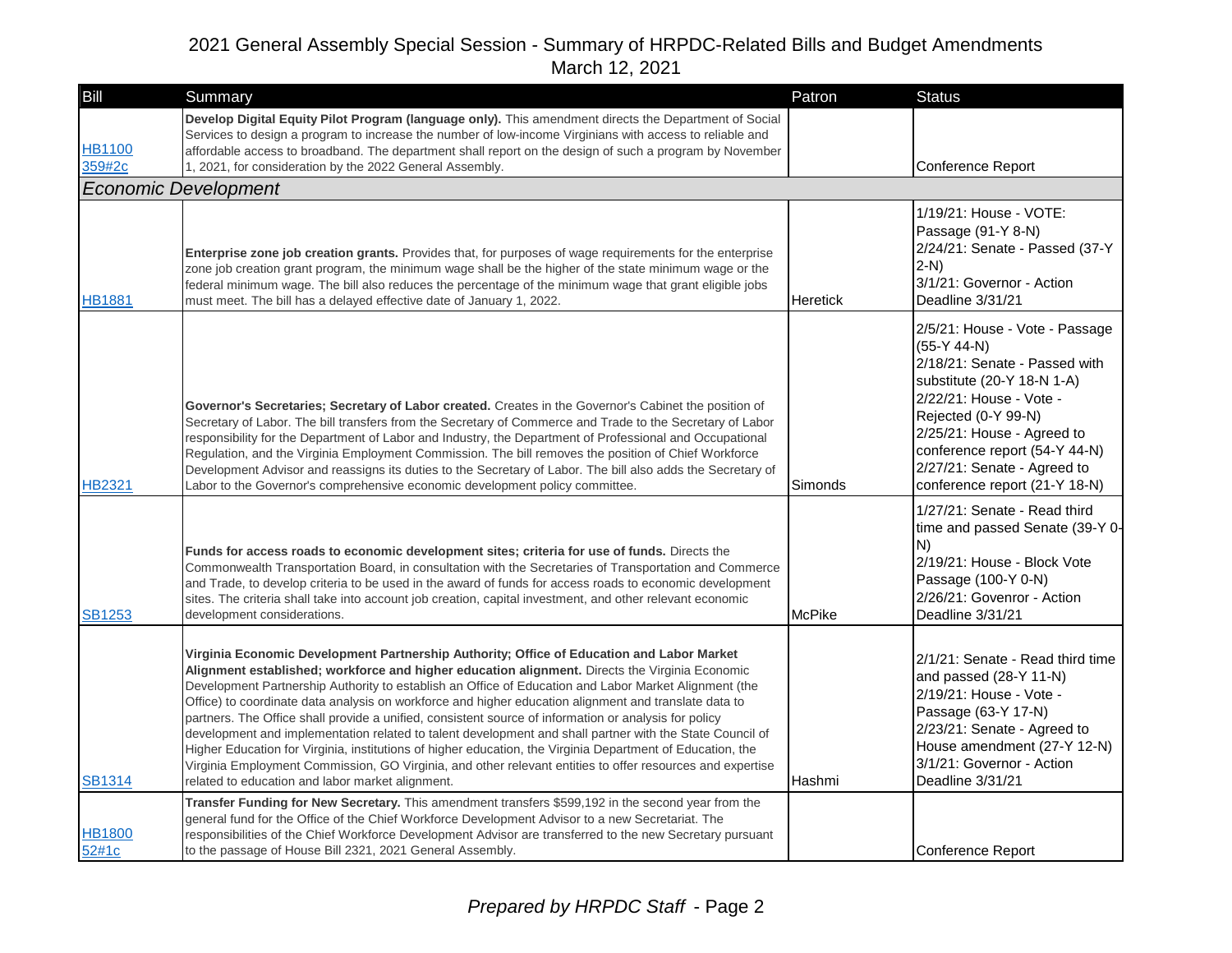| Bill                       | Summary                                                                                                                                                                                                                                                                                                                                                                                                                                                                                                                                                                                                                                                                                                                                                                                                                                                                                                                                                                                                                                                                                                                                                                                                                                                                                                                                                                                                                                                                                                                                                                   | Patron  | <b>Status</b>                                                                                                                      |
|----------------------------|---------------------------------------------------------------------------------------------------------------------------------------------------------------------------------------------------------------------------------------------------------------------------------------------------------------------------------------------------------------------------------------------------------------------------------------------------------------------------------------------------------------------------------------------------------------------------------------------------------------------------------------------------------------------------------------------------------------------------------------------------------------------------------------------------------------------------------------------------------------------------------------------------------------------------------------------------------------------------------------------------------------------------------------------------------------------------------------------------------------------------------------------------------------------------------------------------------------------------------------------------------------------------------------------------------------------------------------------------------------------------------------------------------------------------------------------------------------------------------------------------------------------------------------------------------------------------|---------|------------------------------------------------------------------------------------------------------------------------------------|
| <b>HB1800</b><br>111.10#1c | HB2321: New Secretary. This amendment creates a new cabinet official, and transfers money currently<br>appropriated for the Chief Workforce Development Officer to support the new office. Upon enrolling,<br>amendments related to the Chief Workforce Development Advisor will be transferred to the new Secretary<br>including amendments to Item 111 and Item 52 of this act.                                                                                                                                                                                                                                                                                                                                                                                                                                                                                                                                                                                                                                                                                                                                                                                                                                                                                                                                                                                                                                                                                                                                                                                         |         | Conference Report                                                                                                                  |
| <b>HB1800</b><br>114#7c    | Virginia Main Street Program. This amendment provides an additional \$1.5 million from the general fund in<br>fiscal year 2022 for the Virginia Main Street program to assist with economic recovery from the COVID-19<br>pandemic and provide support for small Main Street businesses.                                                                                                                                                                                                                                                                                                                                                                                                                                                                                                                                                                                                                                                                                                                                                                                                                                                                                                                                                                                                                                                                                                                                                                                                                                                                                  |         | Conference Report                                                                                                                  |
| <b>HB1800</b><br>115#1c    | Additional Funding for the Enterprise Zone Program. This amendment restores \$250,000 from the<br>general fund the second year that was unallotted and subsequently reduced in the Enterprise Zone program.                                                                                                                                                                                                                                                                                                                                                                                                                                                                                                                                                                                                                                                                                                                                                                                                                                                                                                                                                                                                                                                                                                                                                                                                                                                                                                                                                               |         | Conference Report                                                                                                                  |
| Education                  |                                                                                                                                                                                                                                                                                                                                                                                                                                                                                                                                                                                                                                                                                                                                                                                                                                                                                                                                                                                                                                                                                                                                                                                                                                                                                                                                                                                                                                                                                                                                                                           |         |                                                                                                                                    |
| HJ549                      | Study; JLARC; impact of COVID-19 on Virginia's public schools, students, and school employees;<br>report. Directs the Joint Legislative Audit and Review Commission to study the impact of COVID-19 on<br>Virginia's public schools, students, and school employees.                                                                                                                                                                                                                                                                                                                                                                                                                                                                                                                                                                                                                                                                                                                                                                                                                                                                                                                                                                                                                                                                                                                                                                                                                                                                                                      | Guy     | 2/23/21: House - Vote - Agree to<br>$(98-Y 0-N)$<br>2/23/21: Senate - Left in Rules                                                |
| <b>SB1170</b>              | Additional local sales and use tax to support schools. Adds Isle of Wight County to the list of localities<br>that, under current law, are authorized to impose an additional local sales and use tax at a rate not to<br>exceed one percent, with the revenue used only for capital projects for the construction or renovation of<br>schools.                                                                                                                                                                                                                                                                                                                                                                                                                                                                                                                                                                                                                                                                                                                                                                                                                                                                                                                                                                                                                                                                                                                                                                                                                           | Norment | 2/3/21: Senate - Read third time<br>and passed (31-Y 8-N)<br>3/1/21: House - Left in Finance                                       |
| <b>SJ294</b>               | Study; JLARC; costs of education; report. Directs the Joint Legislative Audit and Review Commission to<br>study the true cost of education in the Commonwealth and provide an accurate assessment of the costs to<br>implement the Standards of Quality.                                                                                                                                                                                                                                                                                                                                                                                                                                                                                                                                                                                                                                                                                                                                                                                                                                                                                                                                                                                                                                                                                                                                                                                                                                                                                                                  | Lewis   | 1/27/21: Senate - Read third<br>time and agreed to by Senate by<br>voice vote<br>2/24/21: House - Block Vote<br>Passage (95-Y 0-N) |
| <b>SJ308</b>               | Study; JLARC; impact of COVID-19 on Virginia's public schools, students, and school employees;<br>report. Directs the Joint Legislative Audit and Review Commission to study the impact of COVID-19 on<br>Virginia's public schools, students, and school employees, including (i) examining and determining reasons<br>for barriers to student success in virtual and hybrid models as well as the overall impact of COVID-19 face-to-<br>face learning restrictions on previously existing student achievement gaps, student achievement, and<br>student well-being, including any disproportionate impact on at-risk populations; (ii) determining the impact<br>of the COVID-19 pandemic on staffing levels, including the impact of teacher and school employee<br>retirements and resignations on delivery of instruction and the ability of local school boards to fully staff their<br>needs, employment levels, and local budgets; (iii) determining the short-term and projected long-term<br>changes in student enrollment in response to the COVID-19 pandemic and the impact of such changes on<br>funding levels; (iv) determining the impact of implementing COVID-19 health and safety measures in public<br>schools; (v) evaluating public schools' level of emergency preparedness to face another pandemic or<br>statewide crisis and making recommendations to help guide planning for such events and (vi) examining<br>programs that can address learning loss and identifying barriers to implementing those programs, including<br>resource gaps. | Lucas   | 1/27/21: Senate - Read third<br>time and agreed to by Senate by<br>voice vote<br>2/24/21: House - Block Vote<br>Passage (95-Y 0-N) |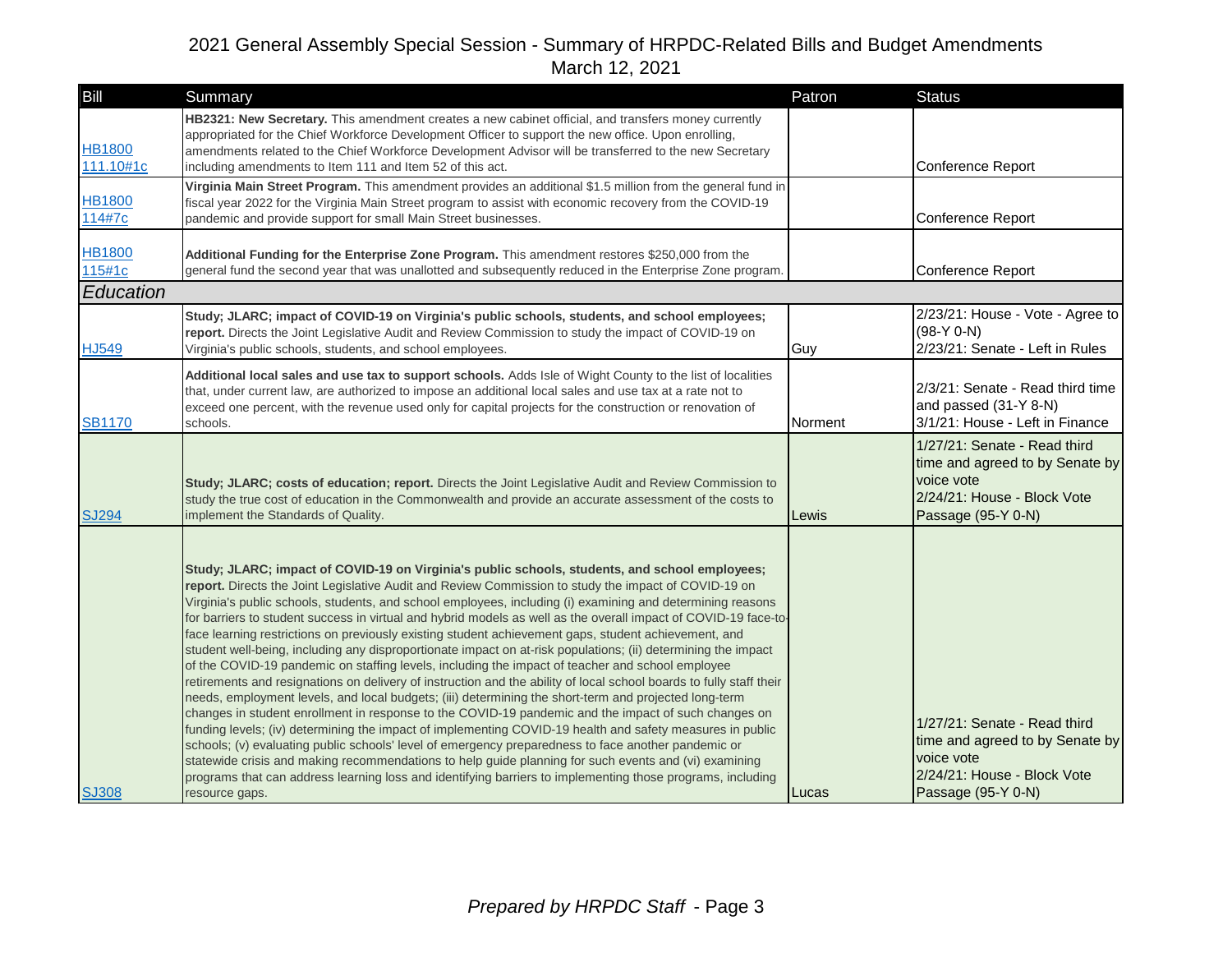| Bill                                  | Summary                                                                                                                                                                                                                                                                                                                                                                                                                                                                                                                                                                                                                                                                                                                                                                                                                                                                               | Patron | <b>Status</b>                                                                                                                                                                                                        |
|---------------------------------------|---------------------------------------------------------------------------------------------------------------------------------------------------------------------------------------------------------------------------------------------------------------------------------------------------------------------------------------------------------------------------------------------------------------------------------------------------------------------------------------------------------------------------------------------------------------------------------------------------------------------------------------------------------------------------------------------------------------------------------------------------------------------------------------------------------------------------------------------------------------------------------------|--------|----------------------------------------------------------------------------------------------------------------------------------------------------------------------------------------------------------------------|
| <b>HB1800</b><br>145#8c               | Direct Aid - Learning Loss Instructional Supports. This amendment provides \$40.0 million from the<br>Lottery Proceeds Fund the first year to support one-time programs and initiatives to address learning loss<br>experienced by students due to the COVID-19 pandemic. No local match is required, and unexpended funds<br>from the first year shall remain available in the second year.                                                                                                                                                                                                                                                                                                                                                                                                                                                                                          |        | Conference Report                                                                                                                                                                                                    |
| <b>HB1800</b><br>145#13c              | Direct Aid - Increase Infrastructure & Operations Per Pupil Payments. This amendment adds \$20.1<br>million the first year and \$9.9 million the second year from the general fund to ensure 40 percent of Lottery<br>Proceeds are dedicated to Infrastructure and Operations Per Pupil Payments, formerly known as<br>Supplemental Lottery Per Pupil Allocations. The additional funding increases these Per Pupil Payments by<br>approximately \$30 per pupil the first year and \$15 per pupil the second year.                                                                                                                                                                                                                                                                                                                                                                    |        | Conference Report                                                                                                                                                                                                    |
| <b>HB1800</b><br>145#18c<br>Emergency | Direct Aid - Update Sales Tax Estimate. This amendment provides an additional \$40.0 million from the<br>general fund in fiscal year 2021 and \$45.7 million from the general fund in fiscal year 2022 based on the<br>revised sales tax distributions in the midsession reforecast. This increases the estimated sales tax dedicated<br>to K-12 by \$90.4 million in fiscal year 2021 and \$103.2 million in fiscal year 2022, reducing the state's share<br>of Basic Aid payments by \$50.4 million from the general fund in fiscal year 2021 and \$57.5 million in fiscal<br>year 2022. Corresponding amendments reduce the COVID-19 Local Relief Payments and adjust the No<br>Loss Payments as a result of this action.<br>Management/COVID-19                                                                                                                                   |        | Conference Report                                                                                                                                                                                                    |
| <b>HB2085</b>                         | Emergency Services and Disaster Law; local and interjurisdictional emergency operations<br>plans. Requires local and interjurisdictional agencies to include provisions in their emergency operations<br>plans to ensure that such plans are applied equitably and that the needs of minority and vulnerable<br>communities are met during emergencies.                                                                                                                                                                                                                                                                                                                                                                                                                                                                                                                               | Askew  | 1/20/21: House - VOTE:<br>Passage (87-Y 11-N)<br>2/15/21: Senate - Passed (36-Y<br>$3-N$<br>2/25/21: Governor - Approved -<br>Chapter 27 (effective 7/1/21)                                                          |
| <b>HB2116</b>                         | Certain declared states of emergency; priority for personal protective equipment and immunizations;<br>funeral service licensees and funeral service establishment employees; emergency. Provides that in<br>any case in which the Board of Health or Commissioner of Health has made an emergency order or<br>regulation for the purpose of suppressing nuisances dangerous to the public health or a communicable,<br>contagious, or infectious disease or other danger to the public life and health, funeral service licensees and<br>persons employed by a funeral service establishment shall be included in any group afforded priority with<br>regard to (i) access to personal protective equipment and (ii) administration of any vaccination against such<br>communicable disease of public health threat during such emergency. The bill contains an emergency<br>clause. | Mugler | 1/26/21: House - Vote -<br>Passage Emergency (99-Y 0-N)<br>2/22/21: Senate - Passed with<br>substitute (39-Y 0-N)<br>2/23/21: House - Vote -<br>Adoption (97-Y 0-N)<br>3/1/21: Governor - Action<br>Deadline 3/31/21 |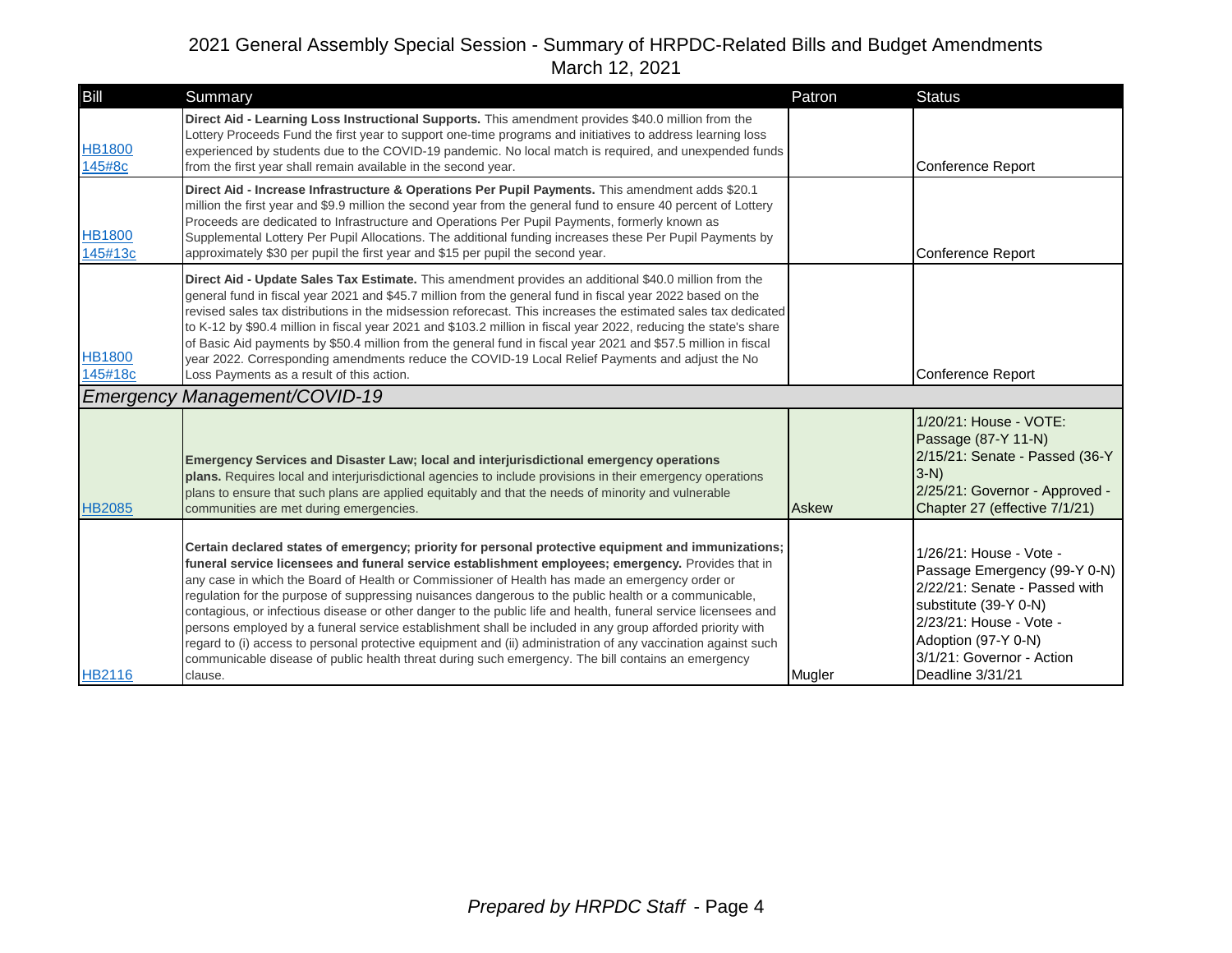| Bill          | Summary                                                                                                                                                                                                                                                                                                                                                                                                                                                                                                                                                                                                                                                                                                                                                                                                                                                                                                                                                                                                                                                                                                                                                                                                                                                                                                                                                                                                                                                                                                                                                                                                                                                                                                                                                                                                                                                                                                                                                                                                                                                                                                                                                                                                                                                                                                                                                                                                                                                    | Patron        | <b>Status</b>                                                                                                                                                                                                                                    |
|---------------|------------------------------------------------------------------------------------------------------------------------------------------------------------------------------------------------------------------------------------------------------------------------------------------------------------------------------------------------------------------------------------------------------------------------------------------------------------------------------------------------------------------------------------------------------------------------------------------------------------------------------------------------------------------------------------------------------------------------------------------------------------------------------------------------------------------------------------------------------------------------------------------------------------------------------------------------------------------------------------------------------------------------------------------------------------------------------------------------------------------------------------------------------------------------------------------------------------------------------------------------------------------------------------------------------------------------------------------------------------------------------------------------------------------------------------------------------------------------------------------------------------------------------------------------------------------------------------------------------------------------------------------------------------------------------------------------------------------------------------------------------------------------------------------------------------------------------------------------------------------------------------------------------------------------------------------------------------------------------------------------------------------------------------------------------------------------------------------------------------------------------------------------------------------------------------------------------------------------------------------------------------------------------------------------------------------------------------------------------------------------------------------------------------------------------------------------------------|---------------|--------------------------------------------------------------------------------------------------------------------------------------------------------------------------------------------------------------------------------------------------|
| <b>HB2333</b> | Facilitate the administration of the COVID-19 vaccine; emergency. Facilitate the administration of the<br>COVID-19 vaccine; emergency. Facilitates the administration of the COVID-19 vaccine. The bill requires the<br>Department of Health (the Department) to establish a program to enable eligible health care providers to<br>volunteer to administer the COVID-19 vaccine to residents of the Commonwealth during a state of<br>emergency related to the COVID-19 pandemic declared by the Governor. The bill defines "eligible health"<br>care provider" and provides that the program shall include (i) a process by which an eligible health care<br>provider may register to participate in the program and (ii) the training requirements for participating eligible<br>health care providers related to the administration of the COVID-19 vaccine, including training on the<br>intramuscular injection of the COVID-19 vaccine and contraindications and side effects of the COVID-19<br>vaccine. The bill specifies requirements that the Department shall ensure that each site at which COVID-19<br>vaccinations are administered by eligible health care providers satisfies. The bill also requires the<br>Department to establish a process by which entities, including medical care facilities, hospitals, hospital<br>systems, corporations, businesses, pharmacies, public and private institutions of higher education, localities,<br>and any other professional or community entity operating in the Commonwealth, may volunteer their<br>facilities as sites at which the COVID-19 vaccine may be administered to residents of the Commonwealth.<br>The bill permits a public institution of higher education or a private institution of higher education in the<br>Commonwealth to volunteer to provide assistance to the Department and local health departments for data<br>processing, analytics, and program development related to the COVID-19 vaccine through the use of its<br>employees, students, technology, and facilities. The bill also permits localities with fire departments,<br>emergency medical services departments, and volunteer rescue squads to establish and staff vaccine<br>administration clinics. The bill provides civil and criminal immunity to individuals and professional entities<br>acting pursuant to the bill and contains an emergency clause. This bill is identical to SB 1445. | <b>Bagby</b>  | 1/26/21: House - Vote -<br>Passage (97-Y 0-N)<br>2/1/21: Senate - Passed with<br>substitute with amendments (39-<br>Y 0-N)<br>2/4/21: House - Vote - Adoption<br>$(99-Y 0-N)$<br>2/15/20: Governor - Approved -<br>Chapter 1 (effective 2/15/21) |
| <b>SB1208</b> | <b>Continuity of government.</b> Extends from six to 12 months the period of time after an enemy attack or other<br>disaster that a locality may, by ordinance, provide for a method to assure continuity in its government and<br>requires the ordinance to provide a method for the locality to resume normal governmental authority by the<br>end of that 12-month period.                                                                                                                                                                                                                                                                                                                                                                                                                                                                                                                                                                                                                                                                                                                                                                                                                                                                                                                                                                                                                                                                                                                                                                                                                                                                                                                                                                                                                                                                                                                                                                                                                                                                                                                                                                                                                                                                                                                                                                                                                                                                              | <b>Barker</b> | 1/21/21: Senate - Read third<br>time and passed Senate (39-Y 0-<br>IN)<br>2/24/21: House - Vote -<br>Passage (93-Y 6-N)<br>3/1/21: Governor - Action<br>Deadline 3/31/21                                                                         |
| <b>SB1237</b> | Certain emergency and quarantine orders; additional procedural requirements. Provides that any<br>person who is affected by an order of quarantine may file an appeal in the circuit court for the city or county<br>in which he resides or is located or the circuit court for the jurisdiction or jurisdictions for any affected area;<br>currently, only a person who is subject to an order of quarantine may appeal the order.                                                                                                                                                                                                                                                                                                                                                                                                                                                                                                                                                                                                                                                                                                                                                                                                                                                                                                                                                                                                                                                                                                                                                                                                                                                                                                                                                                                                                                                                                                                                                                                                                                                                                                                                                                                                                                                                                                                                                                                                                        | Petersen      | 2/2/21: Senate - Passed (34-Y 5-<br>IN)<br>3/1/21: House - Left in HWI                                                                                                                                                                           |
| <b>SB1296</b> | State Coordinator of Emergency Management; establishment of Emergency Management Equity<br>Working Group. Provides for the State Coordinator of Emergency Management to establish an Emergency<br>Management Equity Working Group to ensure that emergency management programs and plans provide<br>support to at-risk individuals and populations disproportionately impacted by disasters.                                                                                                                                                                                                                                                                                                                                                                                                                                                                                                                                                                                                                                                                                                                                                                                                                                                                                                                                                                                                                                                                                                                                                                                                                                                                                                                                                                                                                                                                                                                                                                                                                                                                                                                                                                                                                                                                                                                                                                                                                                                               | Spruill       | 1/26/21: Senate - Read third<br>time and passed Senate (39-Y 0-<br>N)<br>2/17/21: House - Vote -<br>Passage (82-Y 17-N)<br>2/24/21: Governor - Action<br>Deadline 3/31/21                                                                        |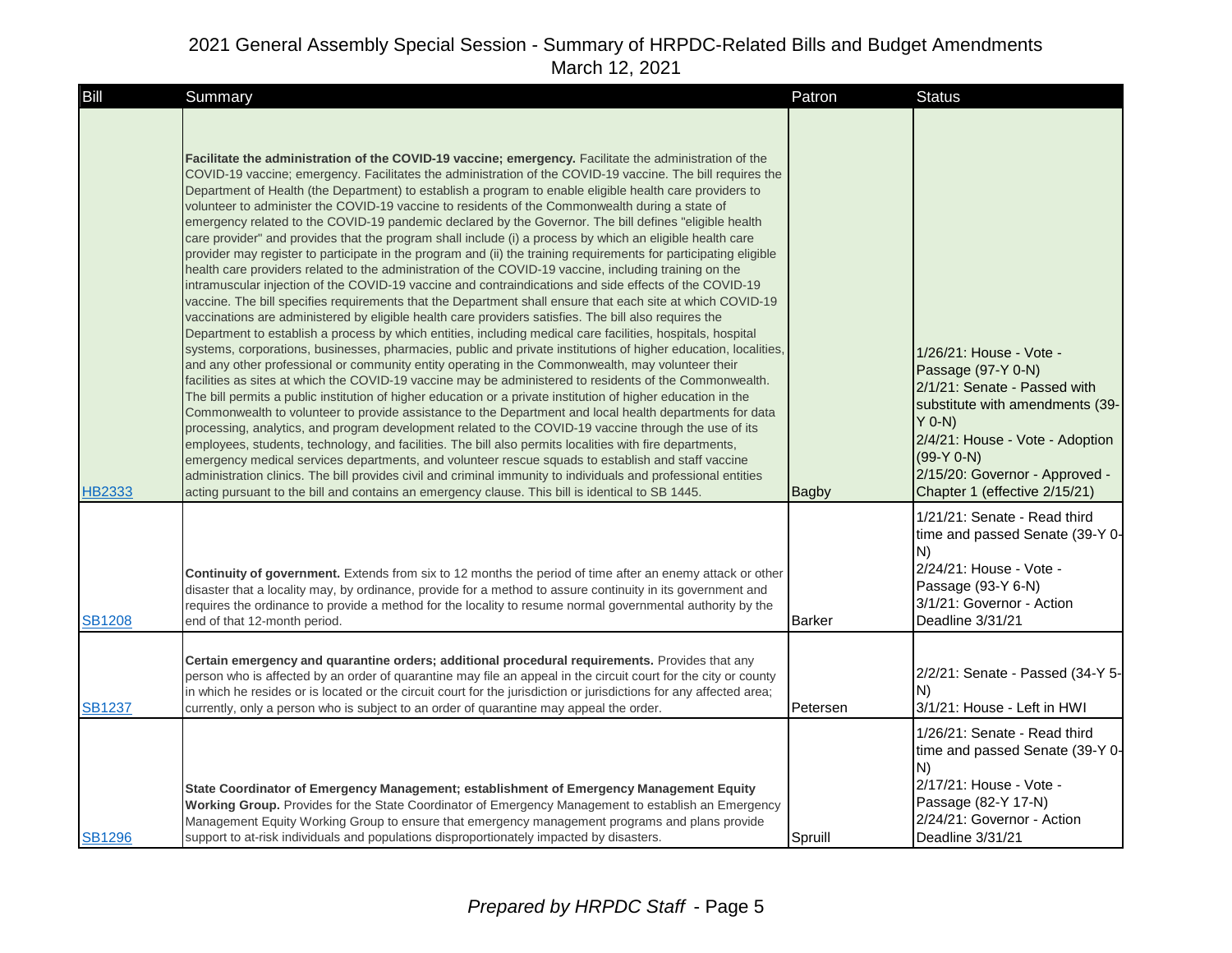| Bill          | Summary                                                                                                                                                                                                                                                                                                                                                                                                                                                                                                                                                                                                                                                                                                                                                                                                                                                                                                                                                                                                                                                                                                                                                                                                                                                                                                                                                                                                                                                                                                                                                                                                                                                                                                                                                                                                                                                                                                                                                                                                                                                                                                                                                                                                                                                                                                                                                                              | Patron        | <b>Status</b>                                                                                                                                                                                                                                                              |
|---------------|--------------------------------------------------------------------------------------------------------------------------------------------------------------------------------------------------------------------------------------------------------------------------------------------------------------------------------------------------------------------------------------------------------------------------------------------------------------------------------------------------------------------------------------------------------------------------------------------------------------------------------------------------------------------------------------------------------------------------------------------------------------------------------------------------------------------------------------------------------------------------------------------------------------------------------------------------------------------------------------------------------------------------------------------------------------------------------------------------------------------------------------------------------------------------------------------------------------------------------------------------------------------------------------------------------------------------------------------------------------------------------------------------------------------------------------------------------------------------------------------------------------------------------------------------------------------------------------------------------------------------------------------------------------------------------------------------------------------------------------------------------------------------------------------------------------------------------------------------------------------------------------------------------------------------------------------------------------------------------------------------------------------------------------------------------------------------------------------------------------------------------------------------------------------------------------------------------------------------------------------------------------------------------------------------------------------------------------------------------------------------------------|---------------|----------------------------------------------------------------------------------------------------------------------------------------------------------------------------------------------------------------------------------------------------------------------------|
| <b>SB1302</b> | Crisis call center; Crisis Call Center Fund established. Provides that the crisis call center, which under<br>current law is administered by the Department of Behavioral Health and Developmental Services (the<br>Department), shall provide crisis intervention services and crisis care coordination to individuals accessing<br>the National Suicide Prevention Hotline from any jurisdiction in the Commonwealth 24 hours a day, seven<br>days a week. The bill directs the Department, in its development of the crisis call center, community care<br>teams, and mobile crisis teams, to comply with any applicable requirements of the National Suicide Hotline<br>Designation Act of 2020 and to provide for consistency with federal guidelines promulgated under such law.<br>The bill contains immunity provisions for any originating service provider and its employees and agents<br>acting pursuant to the act. The bill creates a \$0.12 surcharge on postpaid wireless charges and a \$0.08<br>surcharge on prepaid wireless charges to be collected by the Department of Taxation and distributed to the<br>Crisis Call Center Fund, established by the bill, to be used for establishing and administering the crisis call<br>center. The bill also increases the wireless E-911 surcharge from \$0.75 to \$0.82 and the prepaid wireless E-<br>911 charge from \$0.50 to \$0.55. The increased revenue shall be dedicated to public safety answering<br>points.                                                                                                                                                                                                                                                                                                                                                                                                                                                                                                                                                                                                                                                                                                                                                                                                                                                                                                | <b>McPike</b> | 1/29/21: Senate - Read third<br>time and passed (30-Y 7-N)<br>2/19/21: House - Block Vote<br>Passage (100-Y 0-N)<br>2/19/21: Senate - Agreed to<br>House substitute (36-Y 1-N)<br>2/26/21: Governor - Action<br>Deadline 3/31/21                                           |
| <b>SB1362</b> | Employers; reporting outbreaks of COVID-19; emergency. Requires employers to report for each<br>worksite with 30 or more employees, or for any multi-employer worksite with 30 or more combined<br>employees, to the local health department when the worksite has had three or more confirmed cases of<br>COVID-19.                                                                                                                                                                                                                                                                                                                                                                                                                                                                                                                                                                                                                                                                                                                                                                                                                                                                                                                                                                                                                                                                                                                                                                                                                                                                                                                                                                                                                                                                                                                                                                                                                                                                                                                                                                                                                                                                                                                                                                                                                                                                 | Lewis         | 2/5/21: Senate - Passed (27-Y<br>$11-N$<br>3/1/21: House - Left in<br>Appropriations                                                                                                                                                                                       |
| <b>SB1445</b> | Facilitate the administration of the COVID-19 vaccine; emergency. Facilitates the administration of the<br>COVID-19 vaccine. The bill requires the Department of Health (the Department) to establish a program to<br>enable eligible health care providers to volunteer to administer the COVID-19 vaccine to residents of the<br>Commonwealth during a state of emergency related to the COVID-19 pandemic declared by the Governor.<br>The bill defines "eligible health care provider" and provides that the program shall include (i) a process by<br>which an eligible health care provider may register to participate in the program and (ii) the training<br>requirements for participating eligible health care providers related to the administration of the COVID-19<br>vaccine, including training on the intramuscular injection of the COVID-19 vaccine and contraindications and<br>side effects of the COVID-19 vaccine. The bill specifies requirements that the Department shall ensure that<br>each site at which COVID-19 vaccinations are administered by eligible health care providers satisfies. The<br>bill also requires the Department to establish a process by which entities, including medical care facilities,<br>hospitals, hospital systems, corporations, businesses, pharmacies, public and private institutions of higher<br>education, localities, and any other professional or community entity operating in the Commonwealth, may<br>volunteer their facilities as sites at which the COVID-19 vaccine may be administered to residents of the<br>Commonwealth. The bill permits a public institution of higher education or a private institution of higher<br>education in the Commonwealth to volunteer to provide assistance to the Department and local health<br>departments for data processing, analytics, and program development related to the COVID-19 vaccine<br>through the use of its employees, students, technology, and facilities. The bill also permits localities with fire<br>departments, emergency medical services departments, and volunteer rescue squads to establish and staff<br>vaccine administration clinics. The bill provides civil and criminal immunity to individuals and professional<br>entities acting pursuant to the bill and contains an emergency clause. This bill is identical to HB 2333. | Dunnavant     | 1/22/21: Senate - Passed (38-Y<br>$(0-N)$<br>2/1/21: House - Passed House<br>with substitute with amendment<br>$(94-Y 0-N)$<br>2/4/21: Senate - House<br>substitute agreed to by Senate<br>$(38-Y 0-N)$<br>2/15/21: Governor - Approved -<br>Chapter 2 (effective 2/15/21) |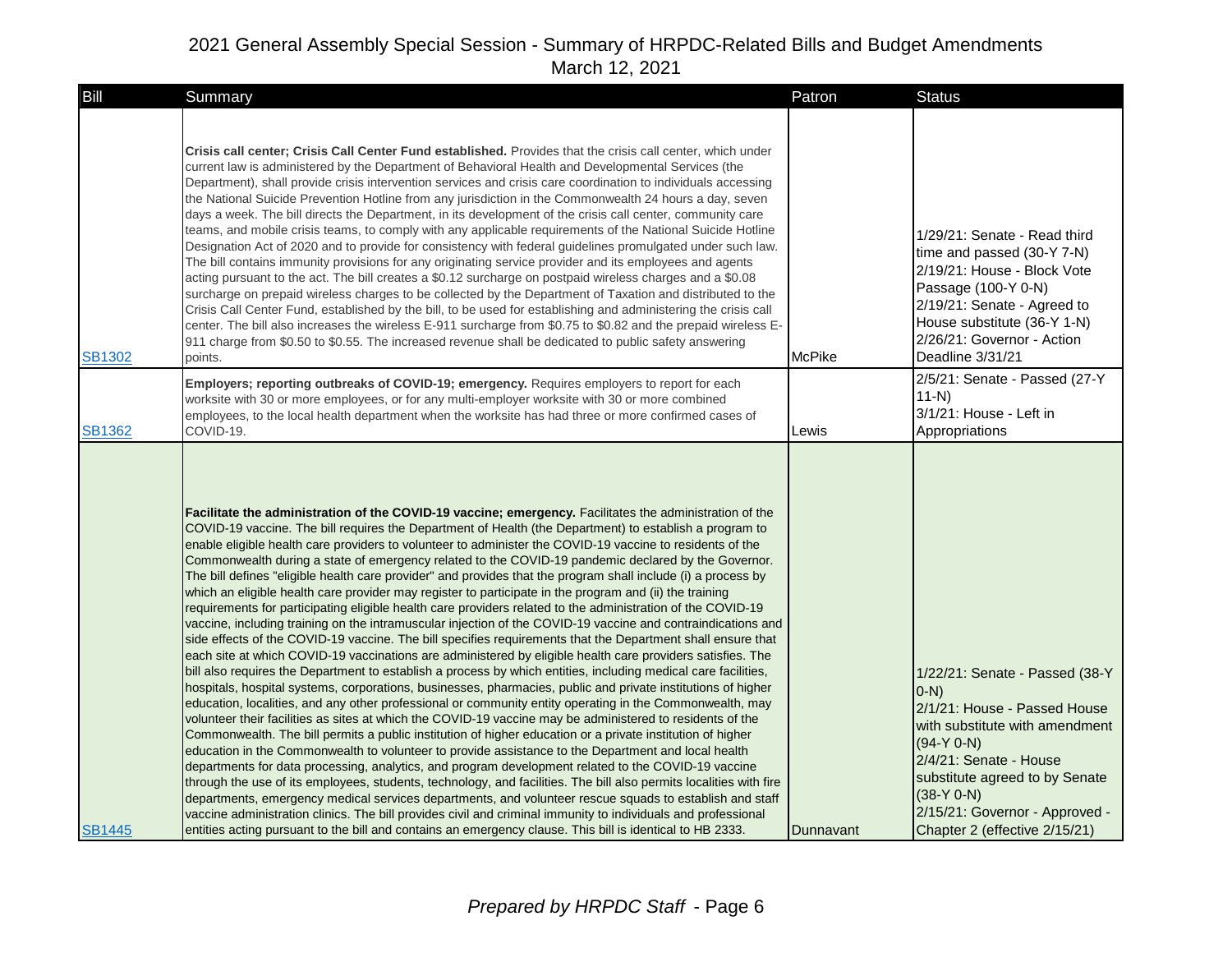| Bill                    | Summary                                                                                                                                                                                                                                                                                                                                                                                                                                                                                                                                                                                                                                                                                                                                                                                                                                                                                                                                                                                                                                                                                                                                                                                                                                                                                                                    | Patron      | <b>Status</b>                                                                                                                                                                                                                    |
|-------------------------|----------------------------------------------------------------------------------------------------------------------------------------------------------------------------------------------------------------------------------------------------------------------------------------------------------------------------------------------------------------------------------------------------------------------------------------------------------------------------------------------------------------------------------------------------------------------------------------------------------------------------------------------------------------------------------------------------------------------------------------------------------------------------------------------------------------------------------------------------------------------------------------------------------------------------------------------------------------------------------------------------------------------------------------------------------------------------------------------------------------------------------------------------------------------------------------------------------------------------------------------------------------------------------------------------------------------------|-------------|----------------------------------------------------------------------------------------------------------------------------------------------------------------------------------------------------------------------------------|
| <b>HB1800</b><br>299#5c | Supplant Mass Vaccination Program with Federal Funds. This amendment supplants \$30.2 million the<br>first year and \$59.1 million the second year to support the Commonwealth's mass vaccination efforts in<br>response to the COVID-19 pandemic. On December 27, 2020, the federal Consolidated Appropriations Act,<br>2021 was signed into law which provides substantial federal assistance to support states in vaccine<br>administration efforts. Virginia's share of this funding is \$77.1 million. With this additional federal support, the<br>general fund added in the introduced budget can be supplanted with federal funds. The new federal funding<br>is not sufficient to fully supplant all \$89.3 million of general fund in the biennium, however, Coronavirus<br>Relief Funds (CRF) allocated to the Department of Medical Assistance Services have not been fully utilized,<br>so this amendment includes \$12.2 million in the first year in CRF funds. A separate amendment in Central<br>Appropriations reflects the change in the allocation of CRF funds.                                                                                                                                                                                                                                       |             | Conference Report                                                                                                                                                                                                                |
| <b>HB1100</b><br>410#1c | Continue Emergency Shelter Upgrade Assistance Fund Grants. This amendment adds \$2.5 million the<br>second year from the general fund to continue funding for the Emergency Shelter Upgrade Assistance Fund<br>to aid local governments in proactively preparing for emergency sheltering situations on an on-going basis                                                                                                                                                                                                                                                                                                                                                                                                                                                                                                                                                                                                                                                                                                                                                                                                                                                                                                                                                                                                  |             | Conference Report                                                                                                                                                                                                                |
| <b>HB1800</b><br>410#2c | Equity and Inclusion in Disaster Response. This amendment provides \$96,000 the second year for a<br>program manager position that will be responsible for the creation and coordination of a formalized Partners<br>in Preparedness Program and community outreach campaign. This position will work to ensure that the<br>agency thoroughly engages with partners that can promote and enhance programs and communication by<br>serving as trusted messengers within their communities. These partners come from all industries including<br>but not limited to advocacy groups; education; business/commerce; faith-based; health care; nonprofits; and<br>government agencies. This program will be data-driven and provide critical resources and support needed to<br>be prepared and resilient, including but not limited to preparedness brochures, real-time emergency<br>information, and access to disaster-focused webinars, forums, town halls, and other events. The position<br>would be responsible for engaging with all VDEM divisions and the Virginia Emergency Support Team to<br>ensure response and recovery plans and procedures take equity and inclusion into consideration and serve<br>as a liaison during disasters to vulnerable communities by working with the trusted community partners. |             | <b>Conference Report</b>                                                                                                                                                                                                         |
| Energy                  |                                                                                                                                                                                                                                                                                                                                                                                                                                                                                                                                                                                                                                                                                                                                                                                                                                                                                                                                                                                                                                                                                                                                                                                                                                                                                                                            |             |                                                                                                                                                                                                                                  |
| <b>HB1834</b>           | Electric utilities; closure of carbon-emitting generating units. Requires each owner of a large carbon-<br>emitting power plant to provide notice to relevant localities and state agencies about the decision to close<br>the plant within 30 days of making such decision The bill requires localities in which such facilities are<br>located, and planning district commissions in such localities, to conduct public hearings regarding the<br>impending closure within six months of receipt of such notice. The bill requires the Division of Energy to<br>maintain a public website listing the facilities subject to the requirements of the bill and their anticipated<br>closure dates. As part of an integrated resource plan, the bill requires each utility to submit a facility<br>retirement study for its carbon-emitting facilities and disclose the study to relevant localities and state<br>agencies.                                                                                                                                                                                                                                                                                                                                                                                                 | Subramanyam | 1/29/21: House - Block Vote<br>Passage (99-Y 0-N)<br>2/18/21: Senate - Passed with<br>substitute (39-Y 0-N)<br>2/22/21: House - Vote -<br>Adoption (98-Y 0-N)<br>3/11/21: Governor - Approved -<br>Chapter 41 (effective 7/1/21) |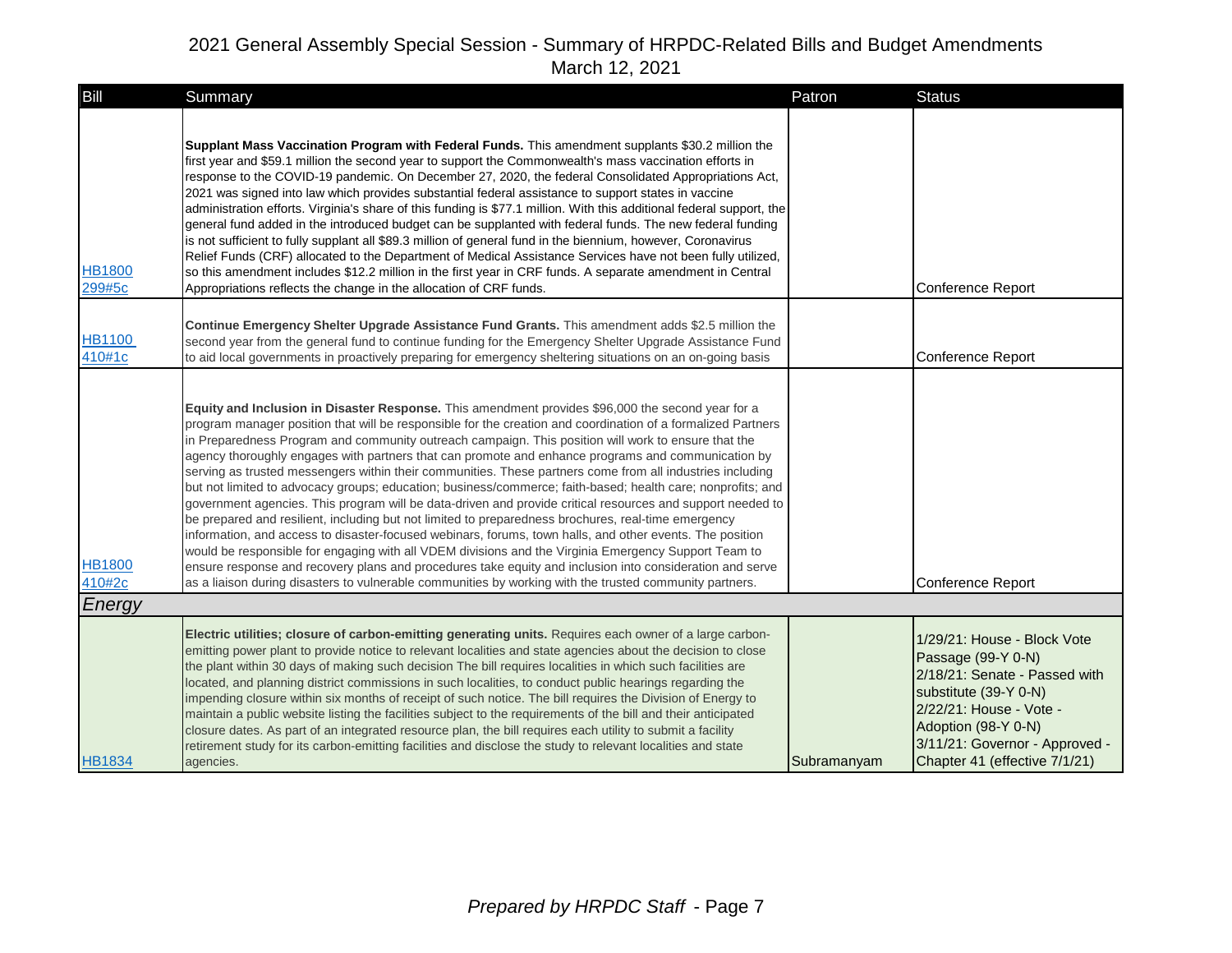| Bill          | Summary                                                                                                                                                                                                                                                                                                                                                                                                                                                                                                                                                                                                                                                                                                                                                                                                                                                                                                                                                                                                                                                                                                                                                                                                                                                                                                                                                                                                  | Patron   | <b>Status</b>                                                                                                                                                                                                               |
|---------------|----------------------------------------------------------------------------------------------------------------------------------------------------------------------------------------------------------------------------------------------------------------------------------------------------------------------------------------------------------------------------------------------------------------------------------------------------------------------------------------------------------------------------------------------------------------------------------------------------------------------------------------------------------------------------------------------------------------------------------------------------------------------------------------------------------------------------------------------------------------------------------------------------------------------------------------------------------------------------------------------------------------------------------------------------------------------------------------------------------------------------------------------------------------------------------------------------------------------------------------------------------------------------------------------------------------------------------------------------------------------------------------------------------|----------|-----------------------------------------------------------------------------------------------------------------------------------------------------------------------------------------------------------------------------|
| <b>HB1855</b> | <b>Department of Mines, Minerals and Energy.</b> Department of Mines, Minerals and Energy. Renames the<br>Department of Mines, Minerals and Energy as the Department of Energy. Within the Department, the bill<br>renames the Division of Mined Land Reclamation as the Division of Mined Land Repurposing and renames<br>the Division of Energy as the Division of Renewable Energy and Energy Efficiency. The bill makes<br>substantive changes, removing the requirement that the Chief of the Division of Mines be appointed by the<br>Governor and authorizing an employee other than the Virginia Gas and Oil Inspector to serve as the<br>principal executive of the staff of the Virginia Gas and Oil Board. The bill also provides that the Chief Clean<br>Energy Policy Advisor shall be appointed by the Governor. The bill removes or updates outdated language.                                                                                                                                                                                                                                                                                                                                                                                                                                                                                                                            | Sullivan | 1/19/21: House - VOTE:<br>Passage (69-Y 30-N)<br>2/25/21: Senate - Passed (36-Y<br>3-N)                                                                                                                                     |
| <b>HB1859</b> | Local financing of clean energy and other programs; when owner costs are incurred. Changes the<br>parameters for local ordinances authorizing loan contracts for the installation by property owners of clean<br>energy, resiliency, or stormwater management improvements. The bill provides that if the property owner<br>incurred the costs of improvements to be refinanced or reimbursed within two years of the locality's issuance<br>of a certificate of occupancy or other evidence that the clean energy, resiliency, or stormwater management<br>improvements comply substantially with the plans and specifications previously approved by the locality, the<br>loan amount may include the total costs of such improvements. The bill removes the requirement that the<br>applicable local ordinance include the proposed interest rate for the loan program and the maximum<br>aggregate dollar amount that may be financed with respect to a property, and it provides that no loan offered<br>under the program shall be used to improve a residential dwelling with fewer than five dwelling units or a<br>residential condominium. The bill alters the fee options available to the locality and provides that the<br>placement of a voluntary special assessment lien does not require a new assessment on the value of the<br>real property. The bill contains technical amendments. | Guy      | 1/20/21: House - VOTE:<br>Passage (61-Y 38-N)<br>2/3/21: Senate - Passed (26-Y<br>$12-N 1-A$<br>3/1/21: Governor - Approved by<br>Governor - Chapter 6 (effective<br>7/1/21                                                 |
| <b>HB1919</b> | Local green banks. Authorizes a locality, by ordinance, to establish a green bank to promote the<br>investment in clean energy technologies in its locality and provide financing for clean energy technologies,<br>defined in the bill. The bill establishes certain powers and functions of a green bank, including developing<br>rules and procedures, financing and providing loans for clean energy projects, and stimulating demand for<br>renewable energy. The bill requires the green bank to be a public entity, quasi-public entity, depository bank,<br>or nonprofit entity and requires the locality to hold a hearing and publish notice of the hearing in a newspaper<br>of general circulation prior to establishing the green bank.                                                                                                                                                                                                                                                                                                                                                                                                                                                                                                                                                                                                                                                     | Kory     | 2/3/21: House - Vote - Passage<br>$(55-Y 43-N)$<br>2/15/21: Senate - Passed with<br>substitute (25-Y 13-N)<br>2/19/21: House - Agreed to<br>Senate substitute (56-Y 42-N)<br>2/26/21: Governor - Action<br>Deadline 3/31/21 |
| <b>HB1925</b> | Virginia Brownfield and Coal Mine Renewable Energy Grant Fund and Program;<br>handbook. Establishes the Virginia Brownfield and Coal Mine Renewable Energy Grant Fund and Program<br>(the Fund and Program). The bill provides that no allocation of funds shall be made to the Fund or Program<br>unless federal funds are available to cover the cost of such allocation. The Fund and Program shall be<br>administered by the Department of Mines, Minerals and Energy for the purpose of awarding grants to<br>renewable energy projects that are located on brownfields or previously coal mined lands, both defined in<br>the bill. Grants are to be awarded on a basis of \$500 per kilowatt of nameplate capacity from renewable<br>energy sources that are located on previously coal mined lands and \$100 per kilowatt of nameplate capacity<br>from renewable energy sources that are located on brownfields.                                                                                                                                                                                                                                                                                                                                                                                                                                                                                | Kilgore  | 1/28/21: House - - Block Vote<br>Passage (100-Y 0-N)<br>2/18/21: Senate - Passed (39-Y<br>$ 0-N\rangle$<br>2/25/21: Governor - Action<br>Deadline 3/31/21                                                                   |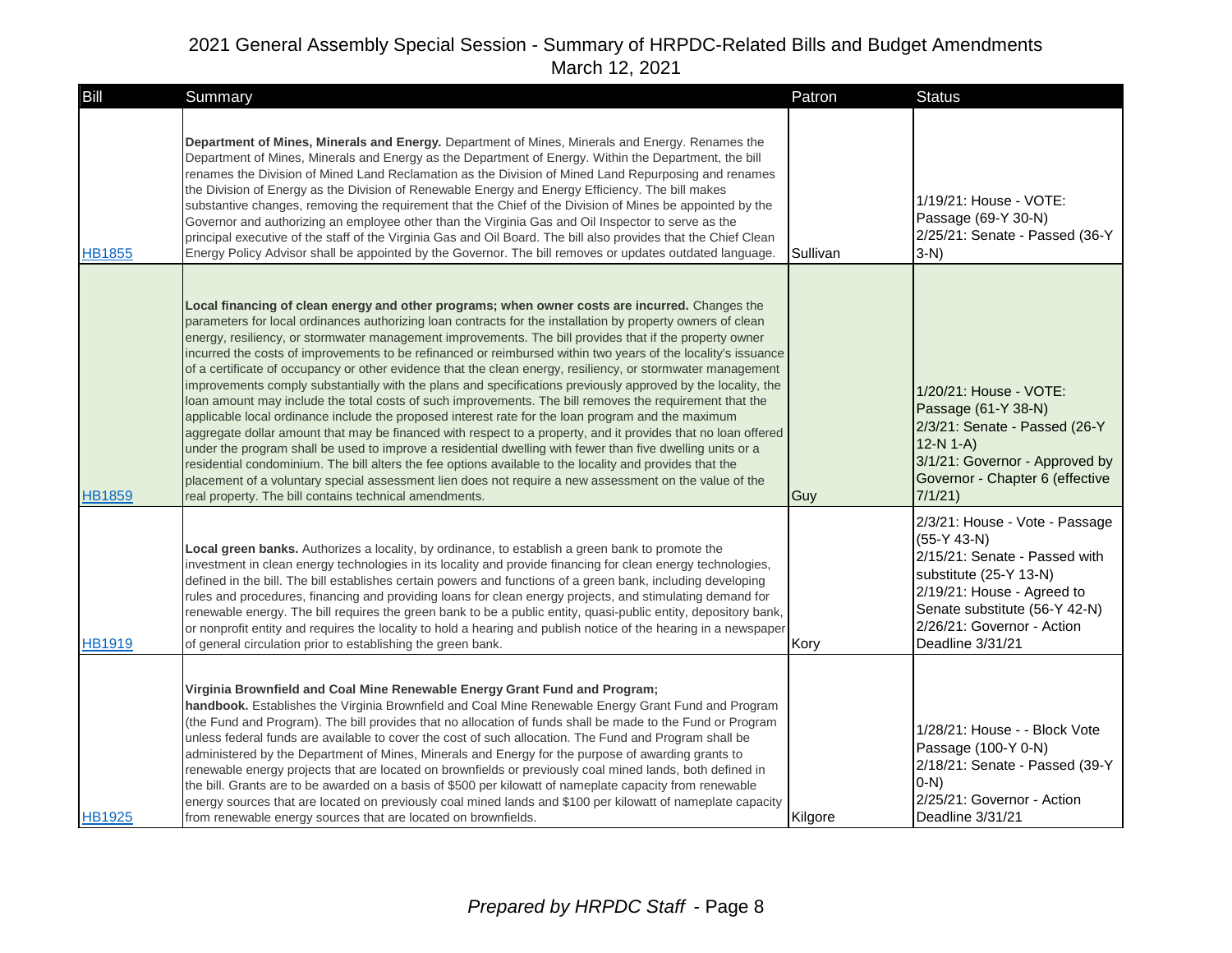| Bill          | Summary                                                                                                                                                                                                                                                                                                                                                                                                                                                                                                                                                                                                                                                                                                                                                                                                                                                                                                                                                                             | Patron          | <b>Status</b>                                                                                                                                                                       |
|---------------|-------------------------------------------------------------------------------------------------------------------------------------------------------------------------------------------------------------------------------------------------------------------------------------------------------------------------------------------------------------------------------------------------------------------------------------------------------------------------------------------------------------------------------------------------------------------------------------------------------------------------------------------------------------------------------------------------------------------------------------------------------------------------------------------------------------------------------------------------------------------------------------------------------------------------------------------------------------------------------------|-----------------|-------------------------------------------------------------------------------------------------------------------------------------------------------------------------------------|
| <b>HB2148</b> | Small renewable energy projects; energy storage. Includes in the definition of a "small renewable energy<br>project" certain energy storage facilities and projects that include storage facility components. Such facilities<br>are eligible for special permitting, review, and inspection requirements. The bill directs the Department of<br>Environmental Quality to promulgate initial regulations to implement the provisions of the bill by January 1,<br>2022.                                                                                                                                                                                                                                                                                                                                                                                                                                                                                                             | Willett         | 2/1/21: House - Read third time<br>and passed House (89-Y 9-N)<br>2/25/21: Senate - Passed (38-Y<br>$O-N 1-A$                                                                       |
| <b>HB2201</b> | Solar and energy storage projects; siting agreements throughout the Commonwealth. Expands<br>existing provisions related to siting agreements for solar projects located in an opportunity zone to include<br>energy storage projects and makes the provisions statewide. The bill provides that its provisions shall not<br>apply to any energy storage project that has received zoning and site plan approval, preliminary or<br>otherwise, from the host locality before January 1, 2021. The bill also provides that its provisions shall not<br>become effective with respect to energy storage projects unless the General Assembly approves legislation<br>that authorizes localities to adopt an ordinance for taxation of energy storage projects such as solar projects<br>with a local option for machinery and tools tax or solar revenue share. The bill further provides that a locality<br>may grant a special exception for an energy storage project.             | Jones           | 1/27/21: House - Vote -<br>Passage (71-Y 29-N)<br>2/17/21: Senate - Passed (34-Y<br>$3-N 1-A$<br>3/11/21: Governor - Approved -<br>Chapter 57 (effective 7/1/21)                    |
| <b>HB2269</b> | Revenue share for solar energy projects and energy storage systems. Allows localities to assess a<br>revenue share of up to \$1,400 per megawatt on energy storage systems. The bill provides that on July 1,<br>2026, and every five years thereafter, the maximum amount of the revenue share that a locality may impose<br>on certain solar energy projects and energy storage systems shall be increased by 10 percent. No increase<br>may be made to any revenue share imposed by a locality on a solar energy project or energy storage<br>systems for which an application has been filed with the locality and such application has been approved<br>prior to January 1, 2021.                                                                                                                                                                                                                                                                                              | <b>Heretick</b> | 2/1/21: House - Read third time<br>and passed House (91-Y 8-N)<br>2/18/21: Senate - Passed (37-Y<br>$1-N 1-A$<br>2/25/21: Governor - Action<br>Deadline 3/31/21                     |
| <b>SB1207</b> | Solar and energy storage projects; siting agreements and special exceptions throughout the<br><b>Commonwealth.</b> Expands existing provisions related to siting agreements and zoning special exceptions for<br>solar projects located in an opportunity zone to include energy storage projects and makes the provisions<br>statewide. The bill provides that its provisions shall not apply to any energy storage project that has received<br>zoning and site plan approval, preliminary or otherwise, from the host locality before January 1, 2021. The<br>bill also provides that its provisions shall not become effective with respect to energy storage projects unless<br>the General Assembly approves legislation that authorizes localities to adopt an ordinance for taxation of<br>energy storage projects such as solar projects with a local option for machinery and tools tax or solar<br>revenue share.                                                        | <b>Barker</b>   | 1/29/21: Senate - Read third<br>time and passed (37-Y 0-N)<br>2/24/21: House - Vote -<br>Passage (81-Y 15-N 2-A)<br>3/11/21: Governor - Approved -<br>Chapter 58 (effective 7/1/21) |
| <b>SB1258</b> | Solar projects; erosion and sediment control plan review. Requires any locality that does not operate a<br>regulated MS4 and for which the Department did not administer a VSMP as of July 1, 2020, to notify the<br>Department of Environmental Quality (the Department) if it decides to have the Department provide the<br>locality with (i) review of a required erosion and sediment control plan and (ii) a recommendation on the<br>plan's compliance with the requirements of the Erosion and Sediment Control Law and the State Water<br>Control Board's regulations, for any solar project and its associated infrastructure with a rated electrical<br>generation capacity exceeding five megawatts. The bill provides certain procedural steps for the Department<br>and VESCP authority for a locality to take in reviewing the plan and making recommendations and<br>decisions. The provisions of the bill are contingent on funding in a general appropriation act. | Marsden         | 2/4/21: Senate - Passed (39-Y 0-<br>IN)<br>2/24/21: House - Block Vote<br>Passage with amendments (97-<br>$Y$ 0-N)<br>2/25/21: Senate - Agreed to<br>House amendments (28-Y 10-N)   |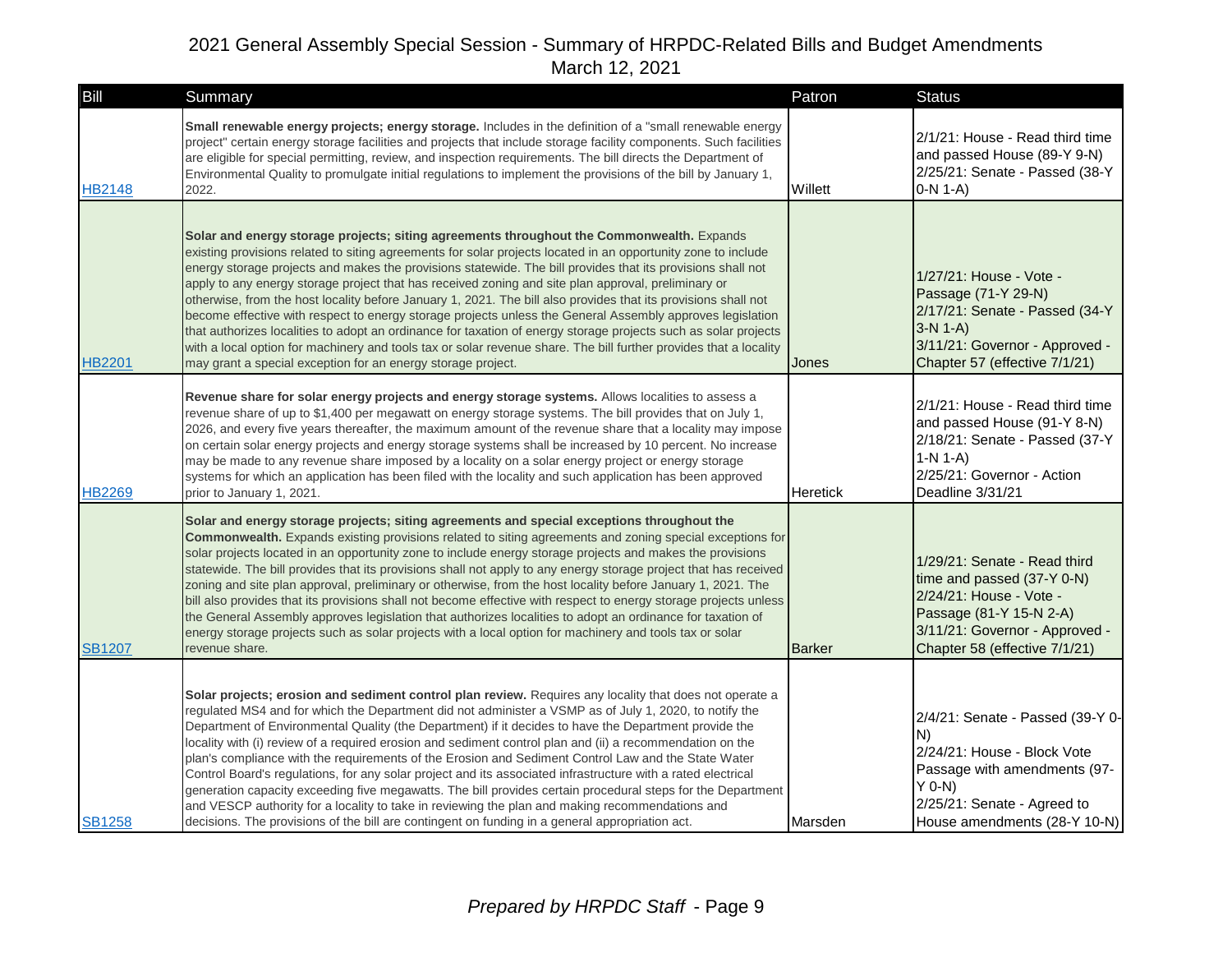| Bill          | Summary                                                                                                                                                                                                                                                                                                                                                                                                                                                                                                                                                                                                                                                                                                                                                                                                                                                                                                                                                                                                                                                                                                                                                                                                                                                                                                                                                                 | Patron    | <b>Status</b>                                                                                                                                                                                            |
|---------------|-------------------------------------------------------------------------------------------------------------------------------------------------------------------------------------------------------------------------------------------------------------------------------------------------------------------------------------------------------------------------------------------------------------------------------------------------------------------------------------------------------------------------------------------------------------------------------------------------------------------------------------------------------------------------------------------------------------------------------------------------------------------------------------------------------------------------------------------------------------------------------------------------------------------------------------------------------------------------------------------------------------------------------------------------------------------------------------------------------------------------------------------------------------------------------------------------------------------------------------------------------------------------------------------------------------------------------------------------------------------------|-----------|----------------------------------------------------------------------------------------------------------------------------------------------------------------------------------------------------------|
| <b>SB1282</b> | Greenhouse gas emissions inventory; regulations. Directs the Department of Environmental Quality to<br>conduct a statewide baseline and projection inventory of all greenhouse gas emissions and to update such<br>inventory every four years. The bill requires that the inventory be published and included in the annual report<br>of the State Air Pollution Control Board. The bill also authorizes the Board to adopt regulations necessary to<br>collect data needed to conduct, update, and maintain the inventory. The bill exempts proprietary information<br>collected by the Department from the mandatory disclosure requirements of the Virginia Freedom of<br>Information Act.                                                                                                                                                                                                                                                                                                                                                                                                                                                                                                                                                                                                                                                                           | Morrissey | 2/5/21: Senate - Read third time<br>and passed Senate (22-Y 16-N)<br>2/22/21: House - Vote -<br>Passage (56-Y 4-N)<br>3/1/21: Governor - Action<br>Deadline 3/31/21                                      |
| <b>SB1284</b> | Commonwealth Clean Energy Policy. Establishes the Commonwealth Clean Energy Policy, replacing the<br>Commonwealth Energy Policy. The bill sets out the energy policy and objectives of the Commonwealth<br>Clean Energy Policy, which include: (i) the Commonwealth recognizes that effectively addressing climate<br>change and enhancing resilience will advance the health, welfare, and safety of the residents of the<br>Commonwealth and that addressing climate change requires reducing greenhouse gas emissions across<br>the Commonwealth's economy sufficient to reach net-zero emission by 2045 in all sectors, including the<br>electric power, transportation, industrial, agricultural, building, and infrastructure sectors; (ii) the<br>Commonwealth recognizes the need to promote environmental justice and ensure that it is carried out<br>throughout the Commonwealth and the need to address and prevent energy inequities in historically<br>economically disadvantaged communities; and (iii) the Commonwealth must continue to prioritize economic<br>competiveness and workforce development in an equitable manner. must continue to prioritize economic<br>competiveness and workforce development in an equitable manner.<br>Electric utilities; procurement. Requires a utility, in the construction of certain onshore wind, solar, and | Favola    | 2/5/21: Senate - Read third time<br>and passed Senate (21-Y 18-N)<br>2/19/21: House - Vote -<br>Passage (55-Y 45-N)<br>2/26/21: Governor - Action<br>Deadline 3/31/21                                    |
| <b>SB1295</b> | energy storage facilities, to procure, subject to a competitive process, equipment from a Virginia-based or<br>United States-based manufacturer using materials or product components made in Virginia or the United<br>States, if reasonably available and competitively priced. Additionally, the bill requires a utility, in the<br>construction of certain offshore wind projects, to develop and submit a plan for review to the State<br>Corporation Commission that includes considerations for the procurement of equipment from a Virginia-<br>based or United States-based manufacturer using materials or product components made in Virginia or the<br>United States, if reasonably available and competitively priced.                                                                                                                                                                                                                                                                                                                                                                                                                                                                                                                                                                                                                                     | DeSteph   | 2/4/21: Senate - Passed (37-Y 0-<br>$N$ 2-A)<br>2/19/21: House - Block Vote<br>Passage (100-Y 0-N)<br>2/26/21: Governor - Action<br>Deadline 3/31/21                                                     |
| <b>SB1374</b> | Carbon Sequestration Task Force; report. Directs the Secretary of Natural Resources, jointly with the<br>Secretary of Agriculture and Consumer Services, to convene a task force for the purpose of studying carbon<br>sequestration in the Commonwealth and submit a report of its findings before the first day of the 2022<br>Session of the General Assembly. The bill directs the task force to (i) consider possible methods of<br>increasing carbon sequestration within the natural environment through state land and marine resources use<br>policies; agricultural, aquacultural, and silvicultural practices; and other practices to achieve restoration of<br>natural resources and long-term conservation; (ii) recommend short-term and long-term benchmarks for<br>increasing carbon sequestration; (iii) develop a standardized methodology to establish baseline carbon<br>levels and account for increases in carbon sequestration over time; (iv) identify existing carbon markets and<br>considerations relevant to potential participation by the Commonwealth; and (v) identify other potential<br>funding mechanisms to encourage carbon sequestration practices in the Commonwealth.                                                                                                                                                           | Lewis     | 2/5/21: Senate - Passed (38-Y 0-<br>N)<br>2/16/21: House - Vote -<br>Passage (79-Y 20-N)<br>2/18/21: Senate - Agreed to<br>House amendments (38-Y 0-N)<br>2/25/21: Governor - Action<br>Deadline 3/31/21 |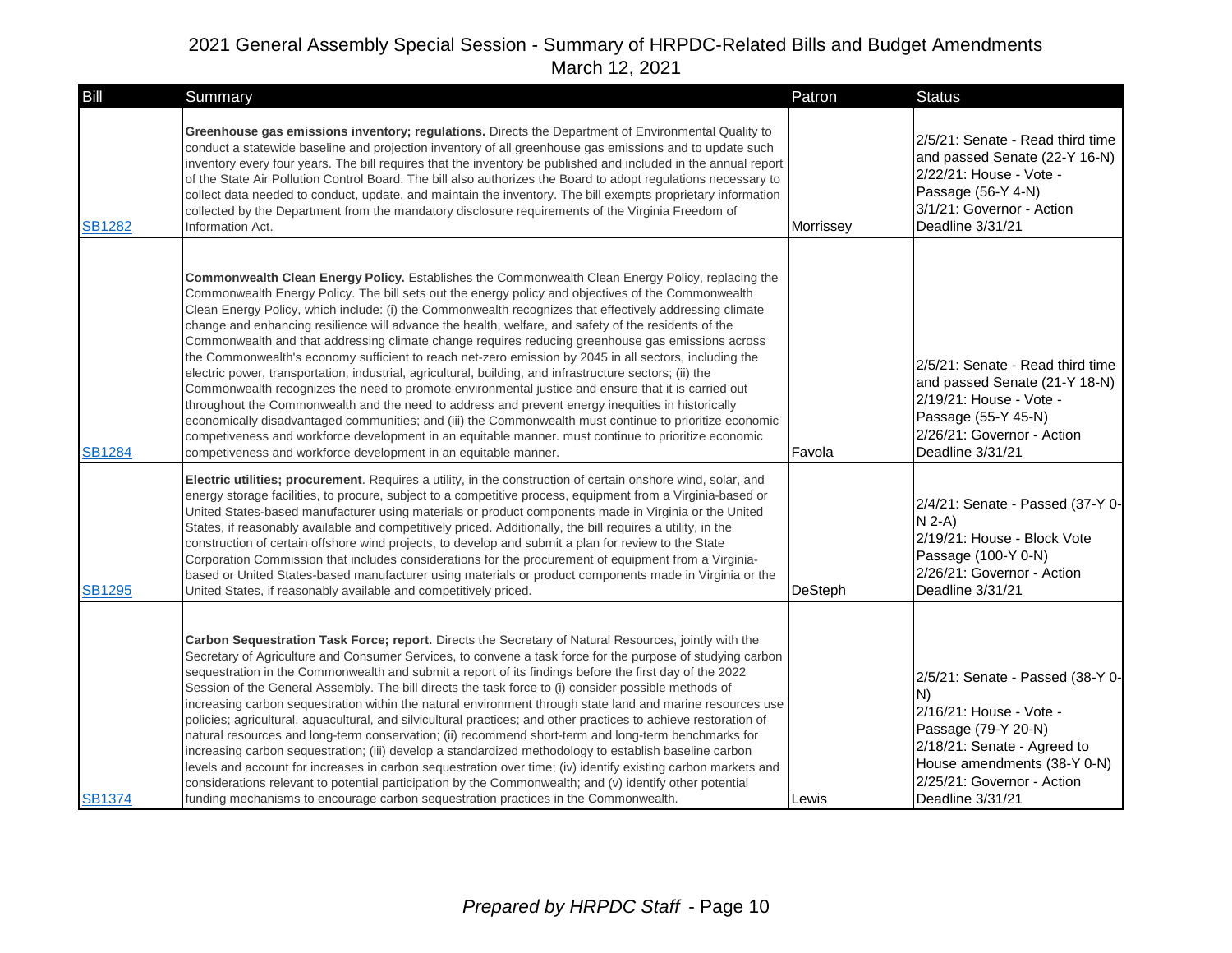| Bill                         | Summary                                                                                                                                                                                                                                                                                                                                                                                                                                                                                                                                                                                                                                                                                                                                                                                                                                 | Patron        | <b>Status</b>                                                                                                                                                                   |
|------------------------------|-----------------------------------------------------------------------------------------------------------------------------------------------------------------------------------------------------------------------------------------------------------------------------------------------------------------------------------------------------------------------------------------------------------------------------------------------------------------------------------------------------------------------------------------------------------------------------------------------------------------------------------------------------------------------------------------------------------------------------------------------------------------------------------------------------------------------------------------|---------------|---------------------------------------------------------------------------------------------------------------------------------------------------------------------------------|
| <b>HB1800</b><br>220#2c      | VCCS - Solar Hands-On Instructional Network of Excellence (SHINE), Southside Virginia Community<br>College. This amendment requests funding for Southside Virginia Community College to implement the<br>Solar Hands-On Instructional Network of Excellence (SHINE) initiative. The initiative is a public-private<br>partnership that provides training for for those seeking employment opportunities in the solar industry. The<br>program identifies the timing and location of solar project development in Virginia and uses that information<br>to focus its training toward job openings as they become available. This targeted approach to workforce<br>training/development maximizes SHINE's ability to connect program graduates with sought-after jobs upon<br>completion of the program.                                 |               | Conference Report                                                                                                                                                               |
| <b>HB1100</b><br>135#1c      | Virginia Nuclear Energy Consortium Planning Grant. This amendment would provide \$100,000 GF the<br>first year to the Virginia Nuclear Energy Consortium Authority as a one-time planning grant to develop a<br>nuclear research and innovation hub in Virginia.                                                                                                                                                                                                                                                                                                                                                                                                                                                                                                                                                                        |               | Conference Report                                                                                                                                                               |
| <b>HB1100</b><br>377#3c      | Energy Storage Projects: HB 2148 / SB 1207. This amendment provides \$115,000 the second year from<br>the general fund and one position for the Department of Environmental Quality to administer permit-by-rule<br>applications for energy storage projects pursuant to the provisions of House Bill 2148 and Senate Bill 1207<br>of the 2021 General Assembly.                                                                                                                                                                                                                                                                                                                                                                                                                                                                        |               | Conference Report                                                                                                                                                               |
| <b>Environment/Recycling</b> |                                                                                                                                                                                                                                                                                                                                                                                                                                                                                                                                                                                                                                                                                                                                                                                                                                         |               |                                                                                                                                                                                 |
| <b>HB1801</b>                | Disposing of litter; penalty. Increases the minimum fine for dumping or disposing of litter, trash, or other<br>unsightly matter on public or private property from \$250 to \$500.                                                                                                                                                                                                                                                                                                                                                                                                                                                                                                                                                                                                                                                     | Edmunds       | 2/3/21: House - Vote - Passage<br>$(65-Y 32-N)$<br>2/17/21: Senate - Passed (23-Y<br>$14-N$<br>2/25/21: Governor - Action<br>Deadline 3/31/21                                   |
| <b>HB2159</b>                | Release of balloon prohibited; civil penalty. Prohibits any individual 16 years of age or older or other<br>person, including a corporation, from intentionally releasing, discarding, or causing to be released or<br>discarded any nonbiodegradable balloon outdoors and provides that any person convicted of such violation<br>is liable for a civil penalty of \$25 per balloon, to be paid into the Game Protection Fund. The bill provides that<br>if a person under the age of 16 releases a balloon at the instruction of an adult, the adult shall be liable for<br>the civil penalty. Current law prohibits a person from knowingly releasing 50 or more such balloons within an<br>hour and sets the civil penalty at \$5 per balloon, with the proceeds deposited into the Lifetime Hunting and<br>Fishing Endowment Fund. | Guy           | 1/25/21: House - Vote -<br>Passage (59-Y 40-N 1-A)<br>2/18/21: Senate - Passed (22-Y<br>$17-N$<br>2/25/21: Governor - Action<br>Deadline 3/31/21                                |
| <b>HJ527</b>                 | Study; Department of Conservation and Recreation and Virginia Department of Agriculture and<br>Consumer Services; invasive plant species work group; report. Requests the Department of<br>Conservation and Recreation, jointly with the Department of Agriculture and Consumer Services, to establish<br>a work group to study the sale and use of invasive plant species. The resolution requests that the<br>departments work with several state agencies, conservation nonprofits, plant industry and agriculture<br>groups, local government associations, and other stakeholders to develop recommendations regarding<br>statutory and regulatory changes intended to reduce or eliminate the sale and use of invasive plant species<br>in the Commonwealth and promote the sale and use of native plants.                        | <b>Bulova</b> | 1/26/21: House - Vote - Agree to<br>$(98-Y 0-N)$<br>2/16/21: Senate - Agreed to by<br>Senate with amendments by<br>voice vote<br>2/18/21: House - Vote -<br>Adoption (98-Y 2-N) |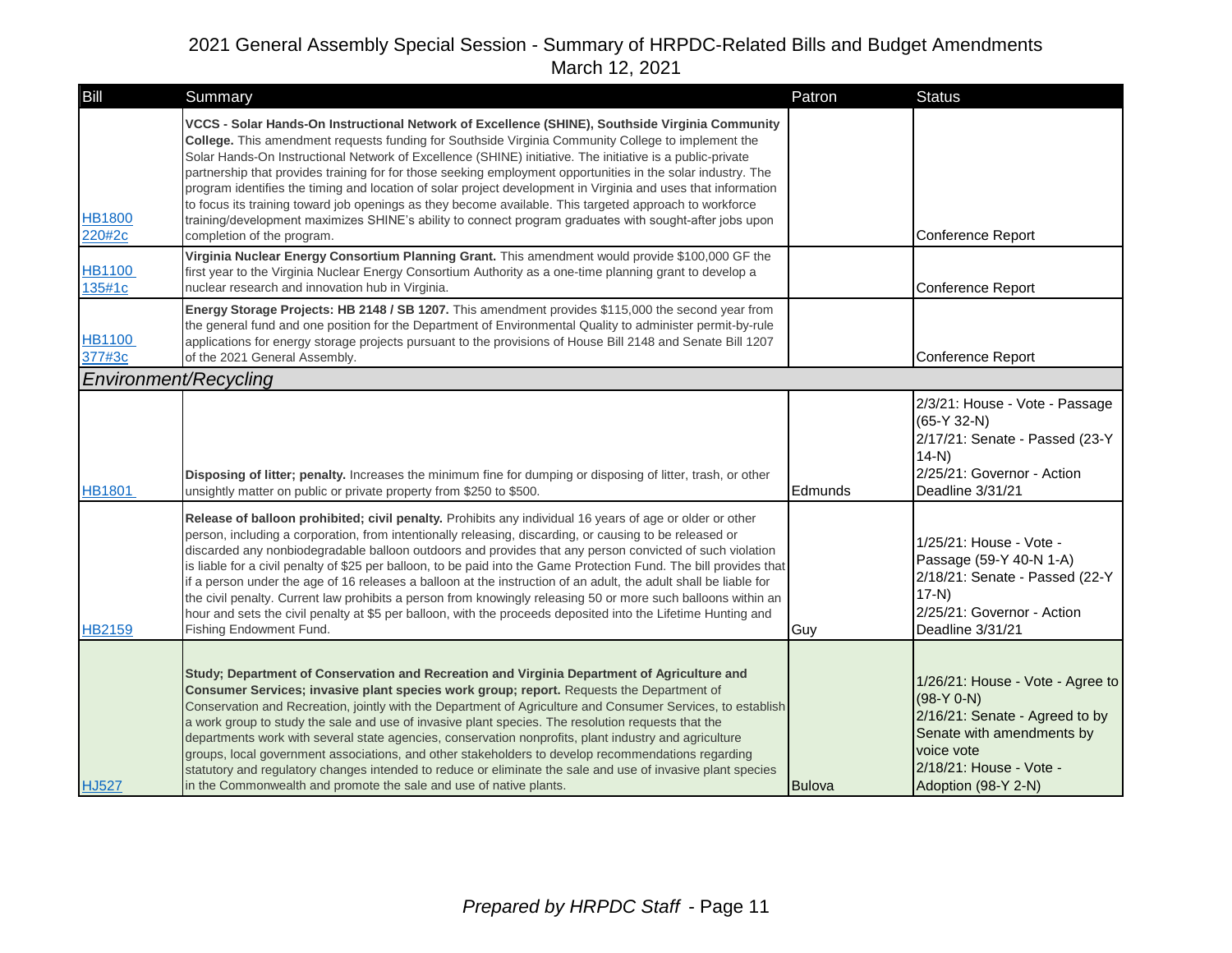| Bill                    | Summary                                                                                                                                                                                                                                                                                                                                                                                                                                                                                                                                                                                                                                                                                                                                                                                                                                                                                                                                                    | Patron | <b>Status</b>                                                                                                                                                                    |
|-------------------------|------------------------------------------------------------------------------------------------------------------------------------------------------------------------------------------------------------------------------------------------------------------------------------------------------------------------------------------------------------------------------------------------------------------------------------------------------------------------------------------------------------------------------------------------------------------------------------------------------------------------------------------------------------------------------------------------------------------------------------------------------------------------------------------------------------------------------------------------------------------------------------------------------------------------------------------------------------|--------|----------------------------------------------------------------------------------------------------------------------------------------------------------------------------------|
| <b>HJ538</b>            | Access to water; human right. Recognizing that access to clean, potable, and affordable water is a<br>necessary human right.                                                                                                                                                                                                                                                                                                                                                                                                                                                                                                                                                                                                                                                                                                                                                                                                                               | Aird   | 1/26/21: House - Vote - Agree to<br>$(61-Y 33-N)$<br>2/22/21: Senate - Reading<br>waived (39-Y 0-N)                                                                              |
| <b>SB1164</b>           | Advanced recycling; not considered solid waste management; definition. Defines, for purposes of the<br>Virginia Waste Management Act, "advanced recycling" as a manufacturing process for the conversion of<br>post-use polymers and recovered feedstocks into basic hydrocarbon raw materials and other materials. The<br>bill also defines "gasification," "post-use polymer," and other terms related to advanced recycling.                                                                                                                                                                                                                                                                                                                                                                                                                                                                                                                            | Hanger | 2/5/21: Senate - Passed (34-Y 4-<br>N)<br>2/22/21: House - Vote -<br>Passage (90-Y 8-N)<br>3/1/21: Governor - Action<br>Deadline 3/31/21                                         |
| <b>SB1290</b>           | ConserveVirginia program; established. Establishes in the Department of Conservation and Recreation a<br>data-driven Geographical Information Systems model to prioritize potential conservation areas across the<br>Commonwealth that would provide quantifiable benefits to the citizens of Virginia, known as<br>ConserveVirginia. Aspects of the program include (i) the synthesis of multiple mapped data inputs, divided<br>into categories, each representing a different overarching conservation value, and periodic revision of such<br>values; (ii) access to the model by the public and all state and federal agencies; and (iii) incorporation of the<br>model into acquisition or grant decisions when appropriate. The bill requires the Virginia Land Conservation<br>Foundation to report on the success of the program and incorporate the program into needs assessments<br>for expenditures from the Virginia Land Conservation Fund. | Mason  | 1/25/21: Senate - Read third<br>time and passed (39-Y 0-N)<br>2/22/21: House - Vote -<br>Passage (55-Y 45-N)<br>3/1/21: Governor - Action<br>Deadline 3/31/21                    |
| <b>SB1319</b>           | Waste Diversion and Recycling Task Force. Requests the Department of Environmental Quality to<br>continue and expand the scope of the Waste Diversion and Recycling Task Force.                                                                                                                                                                                                                                                                                                                                                                                                                                                                                                                                                                                                                                                                                                                                                                            | Hashmi | 2/4/21: Senate - Constitutional<br>reading dispensed (38-Y 0-N)<br>2/25/21: House - Passed with<br>substitute (55-Y 44-N);<br>Senate - agreed to House<br>substitute (21-Y 17-N) |
| <b>HB1800</b><br>373#1c | Environmental Literacy. This amendment restores \$170,000 from the general fund the second year that<br>was unalloted in Chapter 1289 for the environmental education experiences identified in Item 373,<br>Paragraph K. This request recognizes the commitment Virginia made to its students and the importance<br>environmental education plays developing and nurturing watershed stewards. These funds provide for<br>meaningful interactions and learning opportunities for students throughout the Chesapeake Bay watershed.                                                                                                                                                                                                                                                                                                                                                                                                                        |        | Conference Report                                                                                                                                                                |
| <b>HB1800</b><br>376#1c | Study of Advanced Recycling (language only). This amendment directs the Department of Environmental<br>Quality to study Advanced Recycling, and report its findings to the Chairs of the House Agriculture,<br>Chesapeake and Natural Resources and Senate Agriculture, Conservation, and Natural Resources<br>Committees by December 31, 2021.                                                                                                                                                                                                                                                                                                                                                                                                                                                                                                                                                                                                            |        | Conference Report                                                                                                                                                                |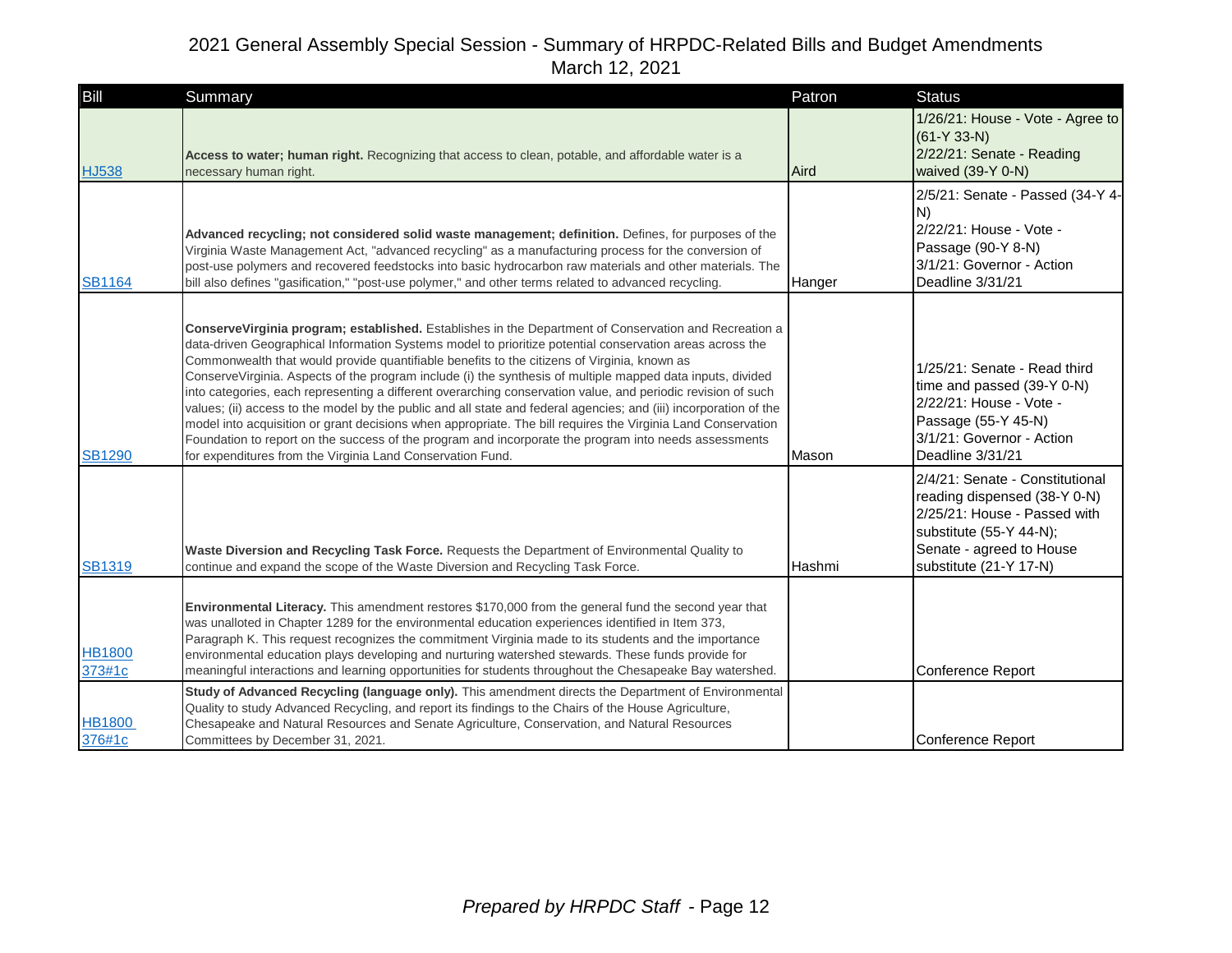| Bill          | Summary                                                                                                                                                                                                                                                                                                                                                                                                                                                                                                                                                                                                                                                                                                                                                                                                                                                                                                                                                                                                                                                                                                                                                                                                                                                                                                                                                                                                                                                                                                                                                                                       | Patron  | <b>Status</b>                                                                                                                                                                                                                                                       |
|---------------|-----------------------------------------------------------------------------------------------------------------------------------------------------------------------------------------------------------------------------------------------------------------------------------------------------------------------------------------------------------------------------------------------------------------------------------------------------------------------------------------------------------------------------------------------------------------------------------------------------------------------------------------------------------------------------------------------------------------------------------------------------------------------------------------------------------------------------------------------------------------------------------------------------------------------------------------------------------------------------------------------------------------------------------------------------------------------------------------------------------------------------------------------------------------------------------------------------------------------------------------------------------------------------------------------------------------------------------------------------------------------------------------------------------------------------------------------------------------------------------------------------------------------------------------------------------------------------------------------|---------|---------------------------------------------------------------------------------------------------------------------------------------------------------------------------------------------------------------------------------------------------------------------|
|               | <b>Environmental Justice</b>                                                                                                                                                                                                                                                                                                                                                                                                                                                                                                                                                                                                                                                                                                                                                                                                                                                                                                                                                                                                                                                                                                                                                                                                                                                                                                                                                                                                                                                                                                                                                                  |         |                                                                                                                                                                                                                                                                     |
| <b>HB2074</b> | Environmental justice; interagency working group. Establishes the Interagency Environmental Justice<br>Working Group as an advisory council in the executive branch of state government to further environmental<br>justice in the Commonwealth and directs each of the Governor's Secretaries to designate at least one<br>environmental justice coordinator to represent the secretariat as a member of the Working Group. The bill<br>directs the Working Group to focus its work during its first year on the environmental justice of current air<br>quality monitoring practices in Virginia and provides that the Working Group shall expire on July 1, 2031.                                                                                                                                                                                                                                                                                                                                                                                                                                                                                                                                                                                                                                                                                                                                                                                                                                                                                                                          | Simonds | 2/5/21: House - Vote - Passage<br>$(56-Y 44-N)$<br>2/25/21: Senate - Passed with<br>substitute (21-Y 18-N)<br>2/25/21: House - Vote -<br>Rejected (1-Y 97-N);<br>Conference committee<br>requested<br>3/1/21: No further action taken;<br>failed to pass            |
| <b>HB2221</b> | Environmental permits; community and environmental justice outreach. Requires the applicant for any<br>(i) new or major modified stationary air pollution source, (ii) new landfill or transfer station, (iii) certification of<br>site approval for a hazardous waste facility, (iv) new individual Virginia Pollutant Discharge Elimination<br>System permit, (v) new individual Virginia Water Protection permit, (vi) new individual Virginia Stormwater<br>Management Program permit, (vii) new individual Virginia Pollution Abatement permit, or (viii) individual<br>ground water withdrawal permit for a new ground water withdrawal to complete certain public notice<br>requirements, including (a) holding a public hearing; (b) publishing notices in English and Spanish in a<br>newspaper, on social media, and on signage at the site location at least 60 days prior to such public<br>meeting; (c) mailing notices to interested parties; (d) accepting written comments; (e) transcribing meeting<br>information; and (f) responding to community concerns to the satisfaction of the Department of<br>Environmental Quality. The bill removes an exemption for applicants for a permit to operate a new captive<br>industrial landfill or a new construction-demolition-debris landfill from certain provisions relating to new<br>landfills or transfer stations. The bill also removes an exemption from certain public notice requirements<br>granted to local government or public authority applicants for a permit to operate a landfill or transfer station. Hayes |         | 2/5/21: House - Vote - Passage<br>$(56-Y 43-N)$<br>2/23/21: Senate - Left in ACNR                                                                                                                                                                                   |
| <b>SB1318</b> | Environmental justice; interagency working group. Establishes the Interagency Environmental Justice<br>Working Group as an advisory council in the executive branch of state government to further environmental<br>justice in the Commonwealth and directs each of the Governor's Secretaries to designate at least one<br>environmental justice coordinator to represent the secretariat as a member of the Working Group. The bill<br>provides that the Working Group shall expire on July 1, 2031.                                                                                                                                                                                                                                                                                                                                                                                                                                                                                                                                                                                                                                                                                                                                                                                                                                                                                                                                                                                                                                                                                        | Hashmi  | 2/5/21: Senate - Read third time<br>and passed (27-Y 17-N)<br>2/25/21: House - Passed with<br>substitute (55-Y 44-N)<br>2/25/21: Senate - Vote -<br>Rejected (3-Y 35-N);<br>Conference committee<br>requested<br>3/1/21: No further action taken;<br>failed to pass |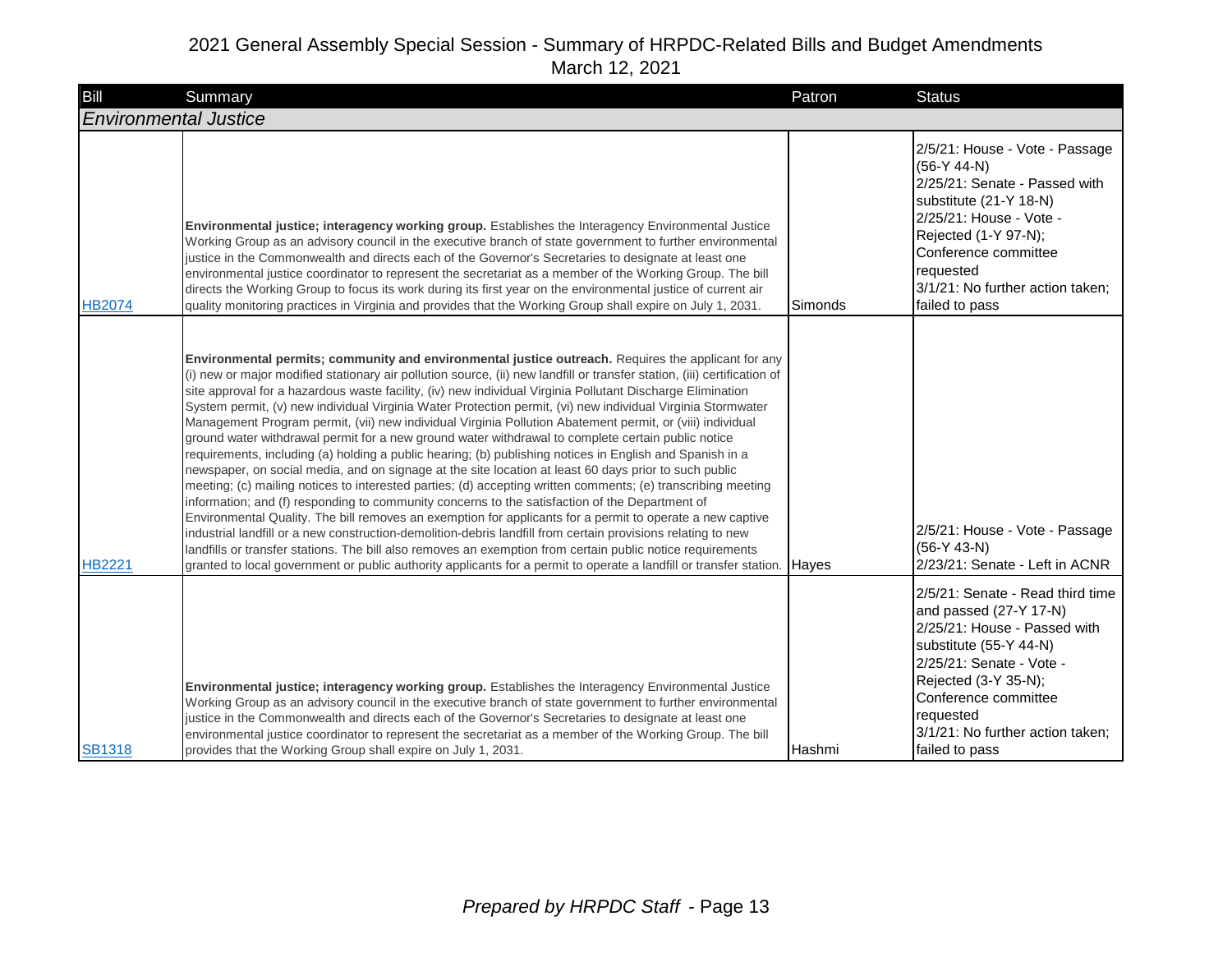| Bill                     | Summary                                                                                                                                                                                                                                                                                                                                                                                                                                                                                                                                                                                                                                                                                                                                                                                                                                   | Patron         | <b>Status</b>                                                                                                                                                                                                                                                                                |
|--------------------------|-------------------------------------------------------------------------------------------------------------------------------------------------------------------------------------------------------------------------------------------------------------------------------------------------------------------------------------------------------------------------------------------------------------------------------------------------------------------------------------------------------------------------------------------------------------------------------------------------------------------------------------------------------------------------------------------------------------------------------------------------------------------------------------------------------------------------------------------|----------------|----------------------------------------------------------------------------------------------------------------------------------------------------------------------------------------------------------------------------------------------------------------------------------------------|
| Housing                  |                                                                                                                                                                                                                                                                                                                                                                                                                                                                                                                                                                                                                                                                                                                                                                                                                                           |                |                                                                                                                                                                                                                                                                                              |
| <b>HB2072</b>            | Virginia Housing Development Authority; work group to establish Virginia Good Neighbor Next Door<br>program. Requires the Virginia Housing Development Authority to report to the Governor, the Chairmen of<br>the House Committee on General Laws and the Senate Committee on General Laws and Technology, and<br>the Virginia Housing Commission no later than July 1, 2022, on recommendations for the creation of a<br>Virginia Good Neighbor Next Door program, similar to the Good Neighbor Next Door program administered<br>by the U.S. Department of Housing and Urban Development, to provide financial incentives for law-<br>enforcement officers, firefighters, emergency medical services personnel, and teachers to purchase homes<br>within designated revitalization areas in the localities in which they are employed. | Convirs-Fowler | 1/29/21: House - Block Vote<br>Passage (99-Y 0-N)<br>2/22/21: Senate - Passed (38-Y<br>$0-N 1-A$<br>3/1/21: Governor - Action<br>Deadline 3/31/21                                                                                                                                            |
| <b>HB1100</b><br>4-14#4c | Update Eviction Moratorium Language (language only). This amendment updates the language included<br>in Chapter 56, 2020 Special Session I, Acts of Assembly to clarify the requirements for landlords and<br>tenants to apply for rental assistance prior to any evictions-related action occurring. The amendment also<br>includes technical changes.                                                                                                                                                                                                                                                                                                                                                                                                                                                                                   | Hashmi         | Conference Report                                                                                                                                                                                                                                                                            |
| <b>Retirement</b>        |                                                                                                                                                                                                                                                                                                                                                                                                                                                                                                                                                                                                                                                                                                                                                                                                                                           |                |                                                                                                                                                                                                                                                                                              |
| <b>HB2181</b>            | Virginia Retirement System; technical amendments. Makes technical amendments to provisions of the<br>Code of Virginia relating to the Virginia Retirement System to reflect recent changes to federal law and<br>conform terminology to federal law.                                                                                                                                                                                                                                                                                                                                                                                                                                                                                                                                                                                      | King           | 1/25/21: House - Block Vote<br>Passage (100-Y 0-N)<br>2/17/21: Senate - Passed (39-Y<br>$ 0-N\rangle$<br>3/11/21: Governor - Approved -<br>Chapter 53 (effective 7/1/21)<br>1/29/21: Senate - Read third                                                                                     |
| <b>SB1251</b>            | Virginia Retirement System; technical amendments. Makes technical amendments to provisions of the<br>Code of Virginia relating to the Virginia Retirement System to reflect recent changes to federal law and<br>conform terminology to federal law.                                                                                                                                                                                                                                                                                                                                                                                                                                                                                                                                                                                      | Newman         | time and passed (37-Y 0-N)<br>2/12/21: House - Block Vote<br>Passage (100-Y 0-N)<br>3/11/21: Governor - Approved -<br>Chapter 54 (effective 7/1/21)                                                                                                                                          |
|                          | <b>Water Resources: Flooding and Resiliency</b>                                                                                                                                                                                                                                                                                                                                                                                                                                                                                                                                                                                                                                                                                                                                                                                           |                |                                                                                                                                                                                                                                                                                              |
| <b>HB1836</b>            | Secretary of Natural Resources. Renames the Secretary of Natural Resources as the Secretary of Natural<br>and Cultural Resources. The bill also designates the Secretary as the Chief Resilience Officer and removes<br>the Virginia Museum of Natural History from the purview of the Secretary.                                                                                                                                                                                                                                                                                                                                                                                                                                                                                                                                         | Plum           | 1/19/21: House - VOTE:<br>Passage (69-Y 30-N)<br>2/19/21: Senate - Passed with<br>substitute (25-Y 13-N)<br>2/23/21: House - Vote -<br>Rejected (0-Y 96-N)<br>2/25/21: Conference Committee<br>2/27/21: Senate - Agreed to<br>conference report (32-Y 7-N);<br>House - Agreed to (64-Y 34-N) |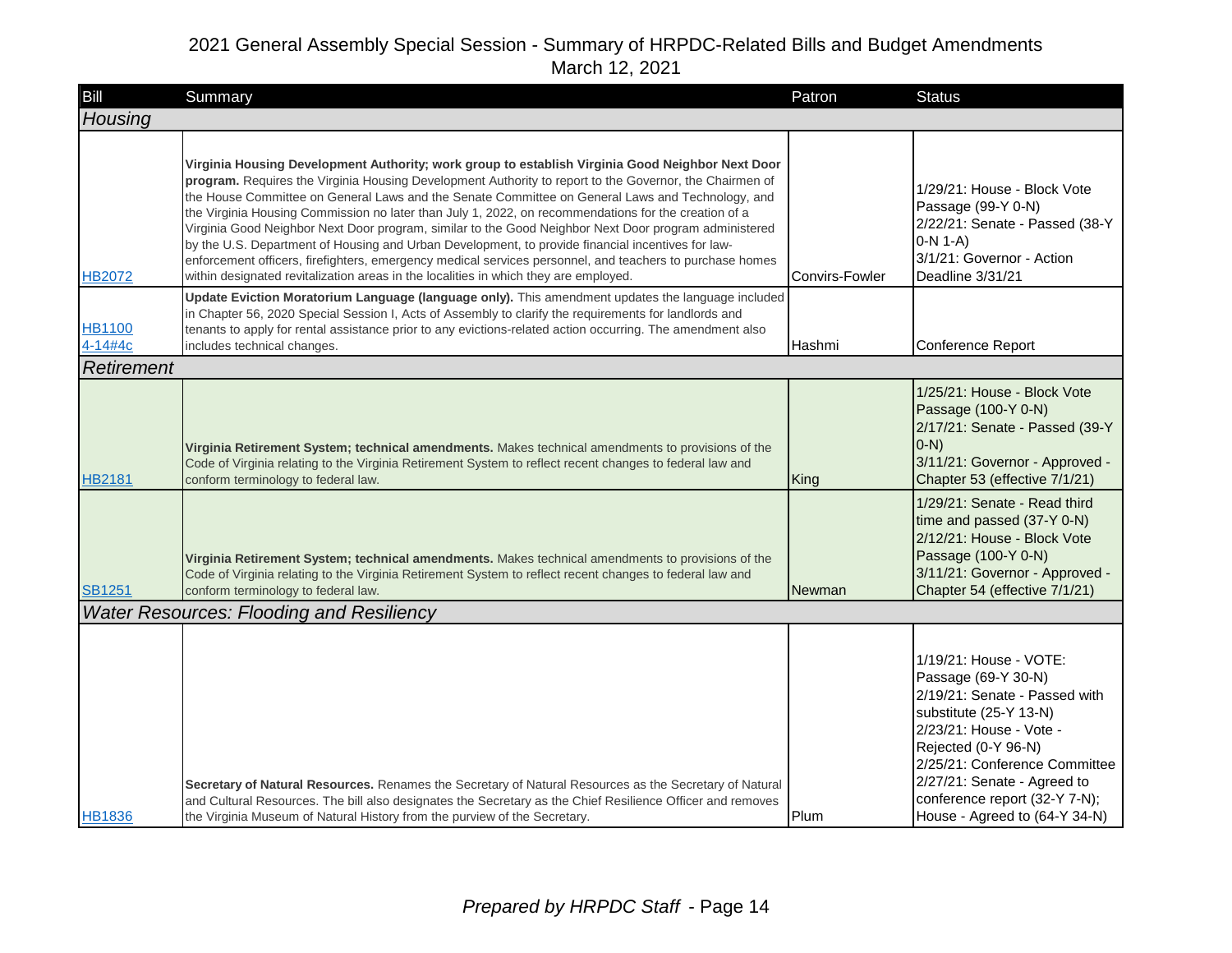| Bill                    | Summary                                                                                                                                                                                                                                                                                                                                                                                                                                                                                                                                                                                                                                                                  | Patron                | <b>Status</b>                                                                                                                                                                                                                        |
|-------------------------|--------------------------------------------------------------------------------------------------------------------------------------------------------------------------------------------------------------------------------------------------------------------------------------------------------------------------------------------------------------------------------------------------------------------------------------------------------------------------------------------------------------------------------------------------------------------------------------------------------------------------------------------------------------------------|-----------------------|--------------------------------------------------------------------------------------------------------------------------------------------------------------------------------------------------------------------------------------|
| <b>HB2187</b>           | Commonwealth Center for Recurrent Flooding Resiliency; development of Flood Resiliency<br>Clearinghouse Program. Directs the Commonwealth Center for Recurrent Flooding Resiliency (the Center)<br>to evaluate the development of a Flood Resiliency Clearinghouse Program and to work with the Department<br>of Conservation and Recreation to evaluate solutions that manage both water quality and flooding and<br>emphasize nature-based solutions. The bill requires the Center to report its findings by November 1, 2021.                                                                                                                                         | Hodges                | 1/28/21: House - Block Vote<br>Passage (100-Y 0-N)<br>2/19/21: Senate - Passed (39-Y<br>$(0-N)$<br>2/26/21: Governor - Action<br>Deadline 3/31/21                                                                                    |
| <b>HB2320</b>           | Virginia Residential Property Disclosure Act; required disclosures; repetitive risk loss structure;<br>flood risk information form. Requires the Real Estate Board to make available on its website a flood risk<br>information form, the details of which are outlined in the bill. The bill also provides that an owner of<br>residential real property located in the Commonwealth who has actual knowledge that the dwelling unit is a<br>repetitive risk loss structure, as defined in the bill, shall disclose such fact to the purchaser on a form<br>provided by the Real Estate Board on its website. The bill has a delayed effective date of January 1, 2022. | <b>Convirs-Fowler</b> | 2/5/21: House - Vote - Passage<br>$(88-Y 11-N)$<br>2/15/21: Senate - Passed<br>Senate with substitute (39-Y 0-<br>N)<br>2/17/21: House - Agreed to<br>Senate substitute (94-Y 5-N)<br>2/25/21: Governor - Action<br>Deadline 3/31/21 |
| <b>SB1309</b>           | Local stormwater assistance; flood mitigation and protection. Authorizes grants from a local<br>Stormwater Management Fund to be used for flood mitigation and protection measures that are part of a<br>comprehensive flood mitigation and protection plan adopted by the locality, and requires such grants, where<br>practicable, to prioritize projects that include nature-based practices. Current law allows such funds to be<br>used only for the construction, improvement, or repair of a stormwater management facility or for erosion<br>and sediment control.                                                                                               | Ebbin                 | 1/21/21: Senate - Read third<br>time and passed Senate (39-Y 0-<br>N)<br>2/17/21: House - Block Vote<br>Passage (99-Y 0-N)<br>2/24/21: Governor - Action<br>Deadline 3/31/21                                                         |
| <b>SB1389</b>           | Property; flood risk information form. Requires the Real Estate Board to make available on its website a<br>flood risk information form, the details of which are outlined in the bill. The bill also provides that an owner of<br>residential real property located in the Commonwealth who has actual knowledge that the dwelling unit is a<br>repetitive risk loss structure, as defined in the bill, shall disclose such fact to the purchaser on a form<br>provided by the Real Estate Board on its website. The bill has a delayed effective date of January 1, 2022.                                                                                              | Lewis                 | 2/4/21: Senate - Passed (39-Y 0-<br>N)<br>2/16/21: House - Vote -<br>Passage (94-Y 5-N)<br>2/24/21: Governor - Action<br>Deadline 3/31/21                                                                                            |
| <b>HB1800</b><br>114#1c | Elevated Septic System Pilot Project in Rural Coastal Virginia. This amendment provides \$120,000 over<br>the biennium from the general fund to fund an elevated septic system pilot program at the Middle Peninsula<br>Planning District Commission. Septic systems in coastal Virginia suffer from a constant threat of sea level<br>rise, storm surges, and chronic flooding which can cause catastrophic failures of inground septic systems<br>due to water inundation. The Middle Peninsula Planning District Commission plans to contribute \$10,000 to<br>this pilot project. A companion amendment in Item 302 establishes the parameters of the pilot program. |                       | <b>Conference Report</b>                                                                                                                                                                                                             |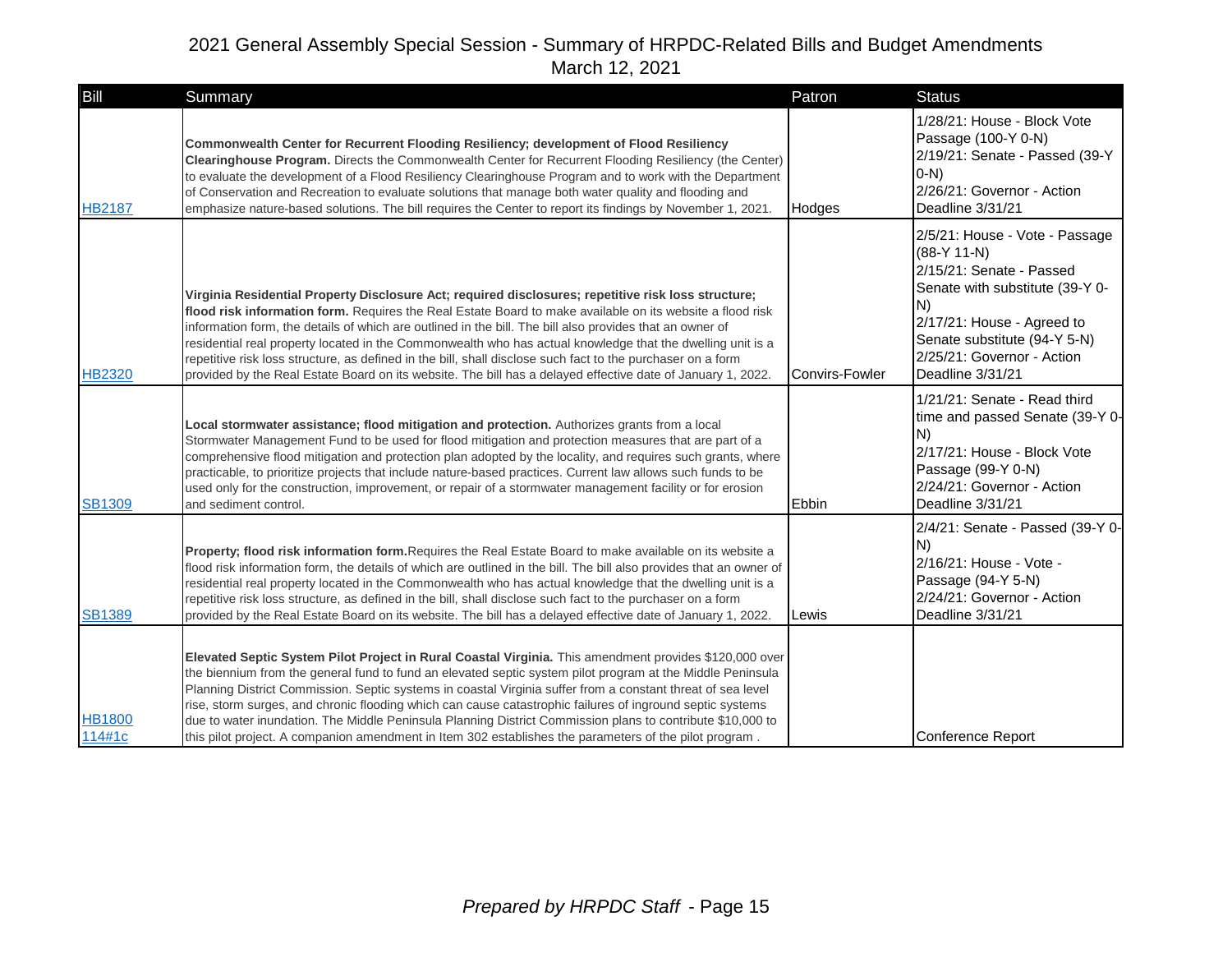| Bill                    | Summary                                                                                                                                                                                                                                                                                                                                                                                                                                                                                                                                                                                                                                                                                                                                                                                                                                               | Patron        | <b>Status</b>                                                                                                                                        |
|-------------------------|-------------------------------------------------------------------------------------------------------------------------------------------------------------------------------------------------------------------------------------------------------------------------------------------------------------------------------------------------------------------------------------------------------------------------------------------------------------------------------------------------------------------------------------------------------------------------------------------------------------------------------------------------------------------------------------------------------------------------------------------------------------------------------------------------------------------------------------------------------|---------------|------------------------------------------------------------------------------------------------------------------------------------------------------|
| HB1800<br>302#3c        | Pilot Program to Study Use of Vertically Elevated Septic System (language only). This amendment<br>adds language directing the Virginia Department of Health (VDH) and Department of Environmental Quality,<br>in partnership with the Middle Peninsula Planning District Commission, to initiate a three-year pilot program<br>designed to study the use of engineered septic systems that house and treat sewage effluent in an elevated,<br>self-contained unit suitable for areas with high water tables and susceptible to flooding in Coastal Virginia. A<br>companion amendment in Item 114 provides funding to Middle Peninsula Planning District Commission for<br>costs associated with the pilot program.                                                                                                                                  |               | Conference Report                                                                                                                                    |
| <b>HB1800</b><br>446#2c | Coastal Virginia Transportation Infrastructure Inundation Study (language only). This amendment<br>includes language requiring VDOT to report annually on the status of what transportation infrastructure in the<br>Coastal Shore region is at risk to inundation from sea-level rise and what is being done to address the<br>concerns.                                                                                                                                                                                                                                                                                                                                                                                                                                                                                                             |               | Conference Report                                                                                                                                    |
|                         | Water Resources - Stormwater/Water Supply/Water Quality                                                                                                                                                                                                                                                                                                                                                                                                                                                                                                                                                                                                                                                                                                                                                                                               |               |                                                                                                                                                      |
| <b>HB1982</b>           | Nutrient credits; use by facility with certain stormwater discharge permit. Authorizes a facility that has<br>been issued a Virginia Pollution Discharge Elimination System (VPDES) permit regulating stormwater<br>discharges to acquire, use, and transfer nutrient credits for compliance with any waste load allocation<br>established as an effluent limitation in its VPDES permit. Current law allows only a facility registered under<br>the Industrial Stormwater General Permit to use nutrient credits for such purpose.                                                                                                                                                                                                                                                                                                                   | <b>Bulova</b> | 1/25/21: House - Block Vote<br>Passage (100-Y 0-N)<br>2/19/21: Senate - Passed (39-Y<br>$O-N$<br>2/26/21: Governor - Action<br>Deadline 3/31/21      |
| HB2129                  | Chesapeake Bay; wastewater treatment; Enhanced Nutrient Removal Certainty Program. Requires the<br>State Water Control Board to adopt regulations establishing a Phase III Watershed Implementation Plan<br>Enhanced Nutrient Removal Certainty Program (ENRC Program), consisting of a number of total nitrogen<br>and total phosphorous waste load allocation reductions assigned to particular water treatment facilities with<br>schedules for compliance. The bill provides that the ENRC Program shall operate in lieu of certain<br>Chesapeake Bay waste load regulations. The bill directs the Board to modify affected discharge permits to<br>incorporate the provisions of the ENRC Program and requires certain compliance plans due from treatment<br>works beginning February 1, 2023, to address the requirements of the ENRC Program. | Lopez         | 2/3/21: House - Vote - Passage<br>$(58-Y 39-N)$<br>2/25/21: Senate - Passed with<br>substitute (38-Y 1-N)<br>House - Vote - Adoption (63-Y<br>$34-N$ |
| <b>HB2257</b>           | Hampton Roads Sanitation District. Makes numerous changes to the enabling act for the Hampton Roads<br>Sanitation District related to the addition of Northampton and Accomack Counties to the district, including<br>realignment of the residency requirements for Commissioners. Other changes include (i) defining the term<br>"associated water system" and inserting it as appropriate throughout the bill; (ii) amending certain eminent<br>domain powers related to procurement of lands contiguous to the site of an existing sewage disposal system<br>for construction and operation of an expanded sewage disposal system to meet new regulatory<br>requirements, including nutrient removal technology; (iii) altering authority related to rates; and (iv) making<br>various technical and clarifying updates.                           | Bloxom        | 2/3/21: House - Vote - Passage<br>$(98-Y 0-N)$<br>2/17/21: Senate - Passed (39-Y<br>$(0-N)$<br>2/25/21: Governor - Action<br>Deadline 3/31/21        |
| <b>SB1210</b>           | <b>Environmental permit fees.</b> Directs the Director of the Department of Environmental Quality to convene<br>working groups for the purpose of developing annual fee schedules for nonhazardous solid waste<br>management facilities and annual maintenance fees for certain water withdrawal permits to replace the<br>current annual fee schedules.                                                                                                                                                                                                                                                                                                                                                                                                                                                                                              | Petersen      | 2/4/21: Senate - Passed (39-Y 0-<br>IN)<br>2/15/21: House - Block Vote<br>Passage (100-Y 0-N)<br>2/22/21: Governor - Action<br>Deadline 3/31/21      |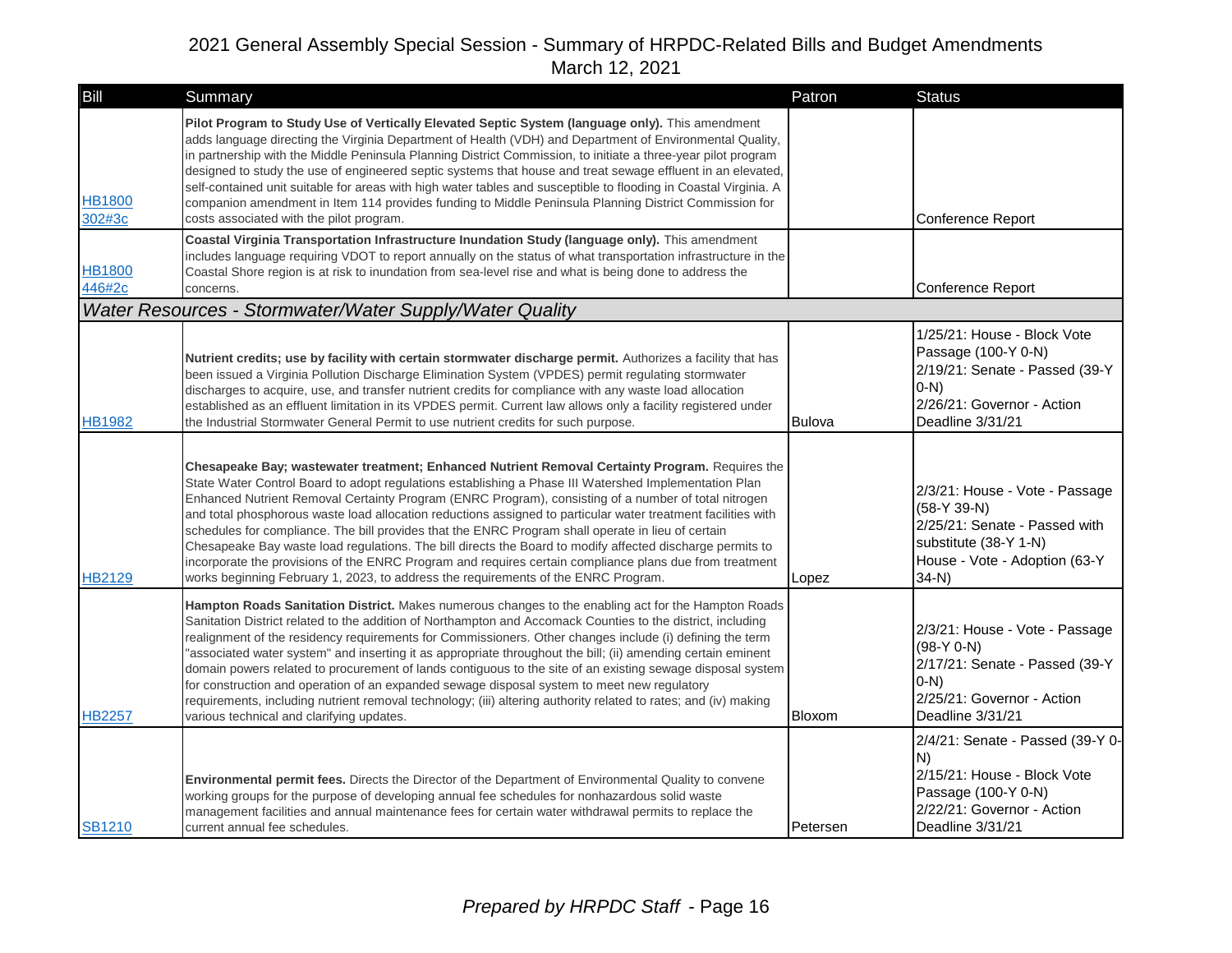| Bill          | Summary                                                                                                                                                                                                                                                                                                                                                                                                                                                                                                                                                                                                                                                                                                                                                                                                                                                                                                                                                                                                                                                                                                                                                                                                                                                                                                                                                                                                                                                                                                                                                                                                                                                                                                                                                                                                                                      | Patron           | <b>Status</b>                                                                                                                                                                                                           |
|---------------|----------------------------------------------------------------------------------------------------------------------------------------------------------------------------------------------------------------------------------------------------------------------------------------------------------------------------------------------------------------------------------------------------------------------------------------------------------------------------------------------------------------------------------------------------------------------------------------------------------------------------------------------------------------------------------------------------------------------------------------------------------------------------------------------------------------------------------------------------------------------------------------------------------------------------------------------------------------------------------------------------------------------------------------------------------------------------------------------------------------------------------------------------------------------------------------------------------------------------------------------------------------------------------------------------------------------------------------------------------------------------------------------------------------------------------------------------------------------------------------------------------------------------------------------------------------------------------------------------------------------------------------------------------------------------------------------------------------------------------------------------------------------------------------------------------------------------------------------|------------------|-------------------------------------------------------------------------------------------------------------------------------------------------------------------------------------------------------------------------|
| <b>SB1311</b> | Water quality standards; modification of permits and certifications. Requires an applicant for a natural<br>gas transmission pipeline greater than 36 inches inside diameter to submit in the application a detailed<br>erosion and sediment control plan and stormwater management plan subject to Department of<br>Environmental Quality (the Department) review and approval. After receipt of such application, the bill directs<br>the Department to issue a request for information about how the erosion and sediment control plan and<br>stormwater management plan will address activities in or related to upland areas, and requires the applicant<br>to respond. The bill directs the Department to consider such information in developing a draft certification or<br>denial, and to take certain additional public notice steps. The bill prohibits the Department and the State<br>Water Control Board from expressly waiving certification of a natural gas transmission pipeline of greater<br>than 36 inches inside diameter under § 401 of the federal Clean Water Act and requires the Department or<br>Board to act on any certification request within a reasonable period of time pursuant to federal law.                                                                                                                                                                                                                                                                                                                                                                                                                                                                                                                                                                                                           | <b>McClellan</b> | 2/5/21: Senate - Passed (20-Y<br>$17-N$<br>2/24/21: House - Vote -<br>Passage (56-Y 42-N)<br>2/24/21: Senate - Agreed to<br>House amendments (20-Y 19-N)<br>3/1/21: Governor - Action<br>Deadline 3/31/21               |
| <b>SB1354</b> | Chesapeake Bay; wastewater treatment; Enhanced Nutrient Removal Certainty Program. Requires the<br>State Water Control Board to adopt regulations establishing a Phase III Watershed Implementation Plan<br>Enhanced Nutrient Removal Certainty Program (ENRC Program), consisting of a number of total nitrogen<br>and total phosphorous waste load allocation reductions assigned to particular water treatment facilities with<br>schedules for compliance. The bill provides that the ENRC Program shall operate in lieu of certain<br>Chesapeake Bay waste load regulations. The bill directs the Board to modify affected discharge permits to<br>incorporate the provisions of the ENRC Program and requires certain compliance plans due from treatment<br>works beginning February 1, 2023, to address the requirements of the ENRC Program.                                                                                                                                                                                                                                                                                                                                                                                                                                                                                                                                                                                                                                                                                                                                                                                                                                                                                                                                                                                        | Hanger           | 2/5/21: Senate - Passed (38-Y 0-<br>IN)<br>2/18/21: House - Vote - Passed<br>with substitute (65-Y 35-N)<br>2/22/21: Senate - Agreed to<br>House substitute (39-Y 0-N)<br>3/1/21: Governor - Action<br>Deadline 3/31/21 |
| <b>SB1396</b> | Sewage; Onsite Sewage Indemnification Fund; Wastewater Infrastructure Policy Working Group;<br>report. Authorizes the State Board of Health to use the Onsite Sewage Indemnification Fund to provide<br>grants and loans to property owners with income at or below 200 percent of the federal poverty guidelines to<br>repair failing onsite sewage systems or install onsite sewage systems on properties that lack adequate<br>sewage disposal. The bill provides that no expenses shall be paid from the Fund to support the program for<br>training and recognition of onsite soil evaluators, or to provide grants or loans to repair failing onsite sewage<br>systems or install onsite sewage systems on properties that lack adequate sewage disposal in lieu of<br>payment to any owner or owners qualified to receive payment from the Fund. The bill also directs the Board<br>to adopt regulations that include consideration of the impacts of climate change on proposed treatment<br>works. The bill sets out the policy of the Commonwealth regarding wastewater infrastructure and establishes<br>the four-member Wastewater Infrastructure Policy Working Group as an advisory board in the executive<br>branch of state government to continually assess wastewater infrastructure needs and develop policy<br>recommendations. The bill provides that the Working Group shall expire in 2030. The bill also directs the<br>Department of Environmental Quality, in partnership with the Virginia Department of Health and in<br>consultation with stakeholders, to estimate and report every four years the amount of wastewater<br>infrastructure funding that is necessary to meet policy goals but is not eligible to be covered by grant funding<br>pursuant to the Virginia Water Quality Improvement Act of 1997. | l Hashmi         | 2/5/21: Senate - Read third time<br>and passed (22-Y 16-N)<br>2/25/21: House - Vote -<br>Passage (71-Y 27-N)                                                                                                            |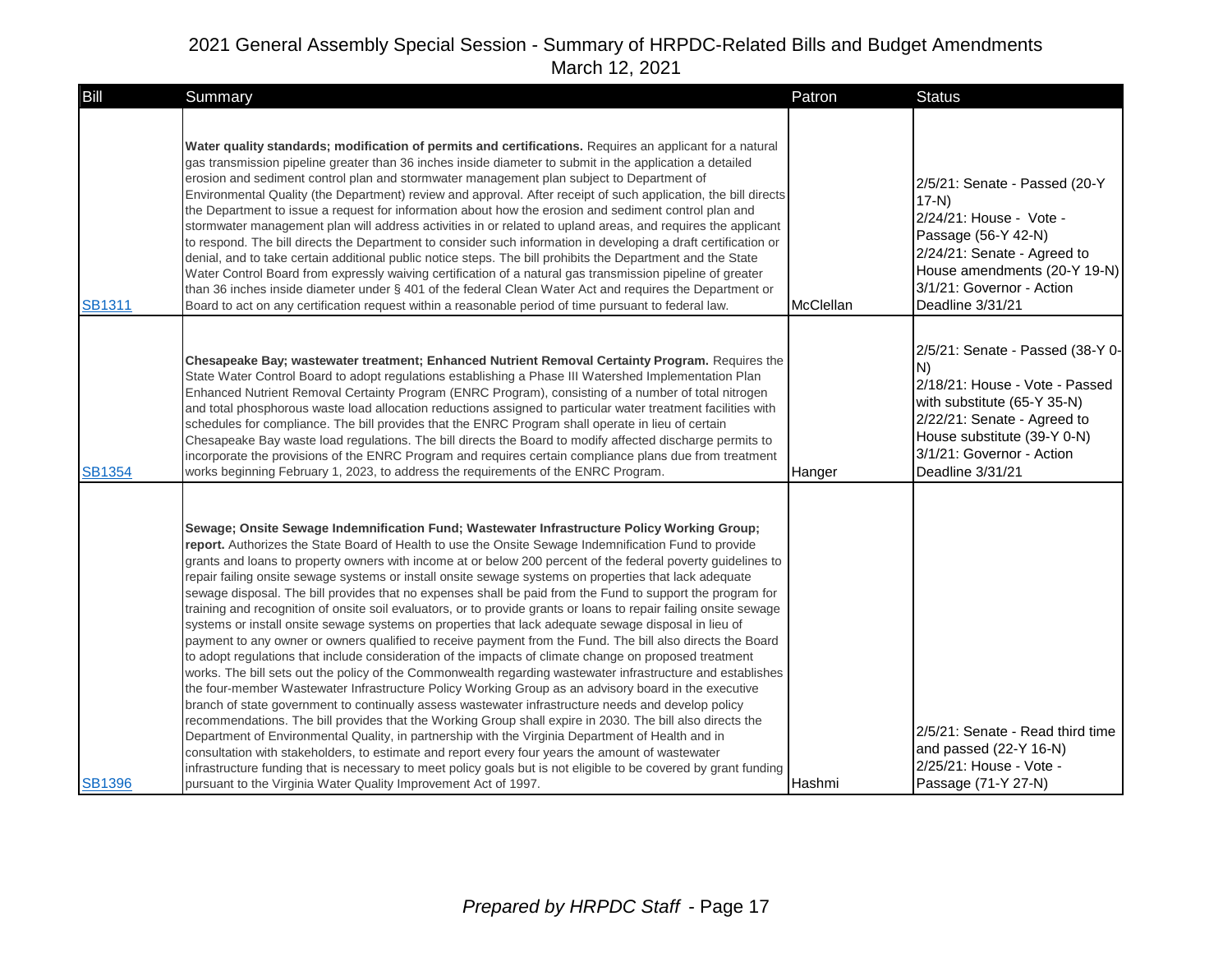| Bill                    | Summary                                                                                                                                                                                                                                                                                                                                                                                                                                                                                                                                                                                                                                | Patron | <b>Status</b>                                                                                                                                  |
|-------------------------|----------------------------------------------------------------------------------------------------------------------------------------------------------------------------------------------------------------------------------------------------------------------------------------------------------------------------------------------------------------------------------------------------------------------------------------------------------------------------------------------------------------------------------------------------------------------------------------------------------------------------------------|--------|------------------------------------------------------------------------------------------------------------------------------------------------|
| <b>SB1404</b>           | Stormwater Local Assistance Fund; grant requirements. Authorizes grants from the Stormwater Local<br>Assistance Fund awarded for projects related to Chesapeake Bay total maximum daily load (TMDL)<br>requirements to take into account total phosphorus reductions or total nitrogen reductions. The bill<br>authorizes grants awarded for eligible projects in localities with high or above average fiscal stress as<br>reported by the Commission on Local Government to account for more than 50 percent of the costs of a<br>project.                                                                                           | Lewis  | 2/5/21: Senate - Passed (38-Y 0-<br>N)<br>2/15/21: House - Block Vote<br>Passage (100-Y 0-N)<br>2/22/21: Governor - Action<br>Deadline 3/31/21 |
| <b>HB1800</b><br>304#1c | Lead Water Testing Program. This amendment provides \$250,000 the second year from the general fund<br>and three positions for the Virginia Department of Health to handle testing plans and test results of lead<br>water testing by local schools and provides funding for the department to handle the testing plans and test<br>results of lead water testing submitted to the agency from child care facilities.                                                                                                                                                                                                                  |        | Conference Report                                                                                                                              |
| <b>HB1100</b><br>307#2c | Study of Certain Substances in Drinking Water. This amendment provides \$60,000 the second year from<br>the general fund for the continued work of the Virginia Department of Health's Office of Drinking Water to<br>continue its study of the occurrence of perfluorooctanoic acid (PFOA), perfluorooctane sulfonate (PFOS),<br>and other perfluoroalkyl and polyfluoroalkyl substances (PFAS) in the Commonwealth's public drinking water<br>and to develop recommendations for specific maximum contaminant levels for PFOA, PFOS, and other<br>PFAS for inclusion in regulations of the Board of Health applicable to waterworks. |        | Conference Report                                                                                                                              |
| <b>HB1800</b><br>377#1c | Research to Reduce Salt in Surface and Groundwater Resources. This amendment provides \$175,000<br>the second year for a field test of using native plants to capture and remove salt from paved surface<br>stormwater runoff                                                                                                                                                                                                                                                                                                                                                                                                          |        | Conference Report                                                                                                                              |
| <b>HB1800</b><br>377#2c | Stormwater Management Fund. This amendment provides \$1.1 million from the general fund the second<br>year to be deposited in the Virginia Stormwater Management Fund, and directs the State Water Control<br>Board to adopt a schedule that sets fees at an amount of at least 60 percent of the direct costs for the<br>Department of Environmental Quality's administration, compliance, and enforcement activities in its<br>stormwater management programs.                                                                                                                                                                       |        | Conference Report                                                                                                                              |
| <b>HB1100</b><br>377#5c | Nutrient Credit Program Workgroup (language only). This amendment directs the creation of a multi-<br>agency workgroup to review the practice of retiring agricultural land for the generation of nutrient credits and<br>determine its impact on agricultural sustainability, farmland retention, farmland preservation, and functions<br>of the nutrient credit exchange in the Virginia portion of the Chesapeake Bay watershed and its<br>subwatersheds.                                                                                                                                                                           |        | Conference Report                                                                                                                              |
| <b>HB1100</b><br>377#6c | Harmful Algae Bloom Mitigation (language only). This amendment directs DEQ, VDACS, and VDH to<br>convene a joint workgroup to provide a report on the prevalence of harmful algae blooms in Virginia waters<br>and strategies to address their occurrence.                                                                                                                                                                                                                                                                                                                                                                             |        | Conference Report                                                                                                                              |
| <b>HB1800</b><br>379#1c | Stormwater Local Assistance Fund. This amendment provides \$25.0 million from the general fund the<br>second year for deposit in the Stormwater Local Assistance Fund for stormwater quality retrofits and<br>upgrades.                                                                                                                                                                                                                                                                                                                                                                                                                |        | Conference Report                                                                                                                              |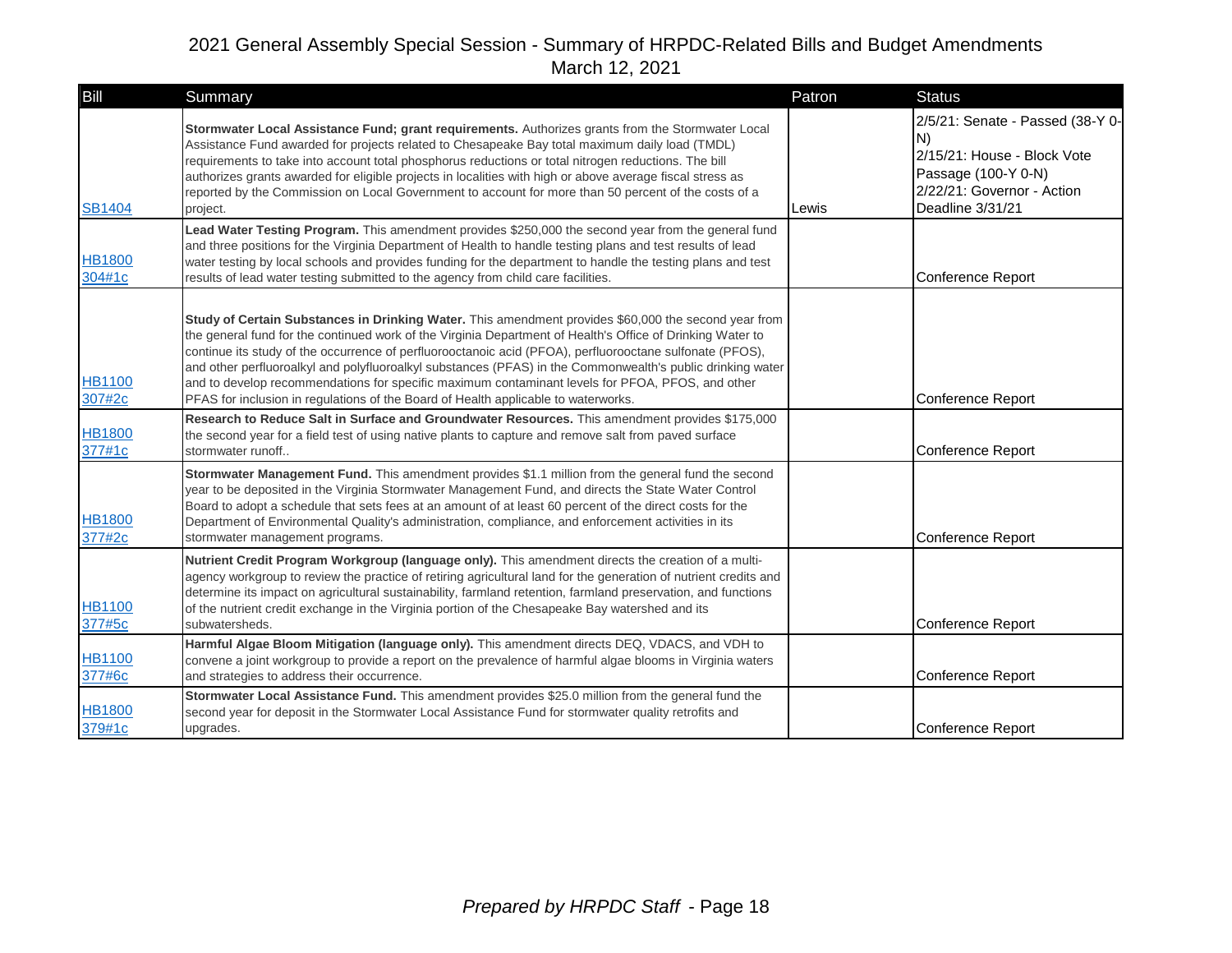| Bill          | Summary                                                                                                                                                                                                                                                                                                                                                                                                                                                                                                                                                                                                                                                                                                                                                                                                                                                                                                                                                                    | Patron        | <b>Status</b>                                                                                                                                                                                                                              |
|---------------|----------------------------------------------------------------------------------------------------------------------------------------------------------------------------------------------------------------------------------------------------------------------------------------------------------------------------------------------------------------------------------------------------------------------------------------------------------------------------------------------------------------------------------------------------------------------------------------------------------------------------------------------------------------------------------------------------------------------------------------------------------------------------------------------------------------------------------------------------------------------------------------------------------------------------------------------------------------------------|---------------|--------------------------------------------------------------------------------------------------------------------------------------------------------------------------------------------------------------------------------------------|
|               | <b>Water Resources - Other</b>                                                                                                                                                                                                                                                                                                                                                                                                                                                                                                                                                                                                                                                                                                                                                                                                                                                                                                                                             |               |                                                                                                                                                                                                                                            |
| <b>HB1983</b> | Wetland and stream mitigation banks; proximity of impacted site. Provides that when a water protection<br>permit applicant is required to purchase wetland or stream mitigation bank credits but no credits are<br>available (i) in any mitigation provider's primary service area or (ii) at a cost of less than 200 percent of the<br>price of credits available from a fund dedicated to achieving no net loss of wetland acreage and functions,<br>the applicant may purchase or use credits from a mitigation provider's secondary service area. The bill<br>provides certain requirements that the permit applicant must comply with in order to purchase or use such<br>credits from a secondary service area, including minimum tree canopy requirements.                                                                                                                                                                                                          | <b>Bulova</b> | 1/25/21: House - Vote -<br>Passage (84-Y 15-N 1-A)<br>2/19/21: Senate - Passed (39-Y<br>$(0-N)$<br>2/26/21: Governor - Action<br>Deadline 3/31/21                                                                                          |
| <b>HB2042</b> | Replacement and conservation of trees during development. Gives a locality the ability to exceed<br>general requirements in its tree replacement and conservation ordinances in specific circumstances,<br>including development that impacts stormwater permit requirements, recurrent flooding, formerly redlined<br>areas, and comprehensive plan compliance. The bill also directs the Secretary of Natural Resources and<br>Secretary of Agriculture and Forestry to convene a stakeholder work group for the purpose of developing<br>and providing recommendations to state and local governments related to policies that encourage the<br>conservation of mature trees and tree cover on sites being developed, increase tree canopy cover in<br>communities, and encourage the planting of trees. The bill will not become effective unless reenacted by the<br>2022 Session of the General Assembly, but the stakeholder work group is effective in due course. | Guy           | 1/27/21: House - Vote -<br>Passage (57-Y 43-N)<br>2/17/21: Senate - Passed with<br>amendments (26-Y 11-N)<br>2/19/21: House - Agreed to<br>Senate amendments (57-Y 43-<br>N)<br>2/26/21: Governor - Action<br>Deadline 3/31/21             |
| SB1143        | Extension of certain wetlands permits through 2021. Retroactively extends until January 1, 2022, certain<br>wetlands permits set to expire between March 1, 2020, and July 1, 2021.                                                                                                                                                                                                                                                                                                                                                                                                                                                                                                                                                                                                                                                                                                                                                                                        | Cosgrove      | 2/1/21: Senate - Passed (39-Y 0-<br>IN)<br>2/15/21: House - Block Vote<br>Passage (100-Y 0-N)<br>2/22/21: Governor - Action<br>Deadline 3/31/21                                                                                            |
| SB1291        | Virginia Water Protection Permit; withdrawal of surface water or ground water; plans for water<br>auditing and leak detection and repair. Requires that any application for a permit to withdraw surface<br>water or ground water include a water auditing plan and a leak detection and repair plan that comply with<br>regulations adopted by the State Water Control Board pursuant to the provisions of the bill. The provisions of<br>the bill shall not become effective until 30 days after the adoption by the Board of such regulations.                                                                                                                                                                                                                                                                                                                                                                                                                          | Mason         | 1/26/21: Senate - Read third<br>time and passed Senate (22-Y<br>$17-N$<br>2/22/21: House - Vote -<br>Passage (56-Y 44-N)<br>3/1/21: Governor - Action<br>Deadline 3/31/21                                                                  |
| <b>SB1393</b> | Replacement and conservation of trees during development. Gives a locality the ability to exceed<br>general requirements in its tree replacement and conservation ordinances in specific circumstances,<br>including development that impacts stormwater permit requirements, recurrent flooding, formerly redlined<br>areas, and comprehensive plan compliance. The bill also directs the Secretary of Natural Resources and<br>Secretary of Agriculture and Forestry to convene a stakeholder work group for the purpose of developing<br>and providing recommendations to state and local governments related to policies that encourage the<br>conservation of mature trees and tree cover on sites being developed, increase tree canopy cover in<br>communities, and encourage the planting of trees. The bill will not become effective unless reenacted by the<br>2022 Session of the General Assembly, but the stakeholder work group is effective in due course. | Marsden       | 2/1/21: Senate - Read third time<br>and passed (26-Y 13-N)<br>2/15/21: House - Vote -<br>Adoption (56-Y 43-N)<br>2/17/21: Senate - House<br>amendments agreed to by<br>Senate (31-Y 8-N)<br>2/24/21: Governor - Action<br>Deadline 3/31/21 |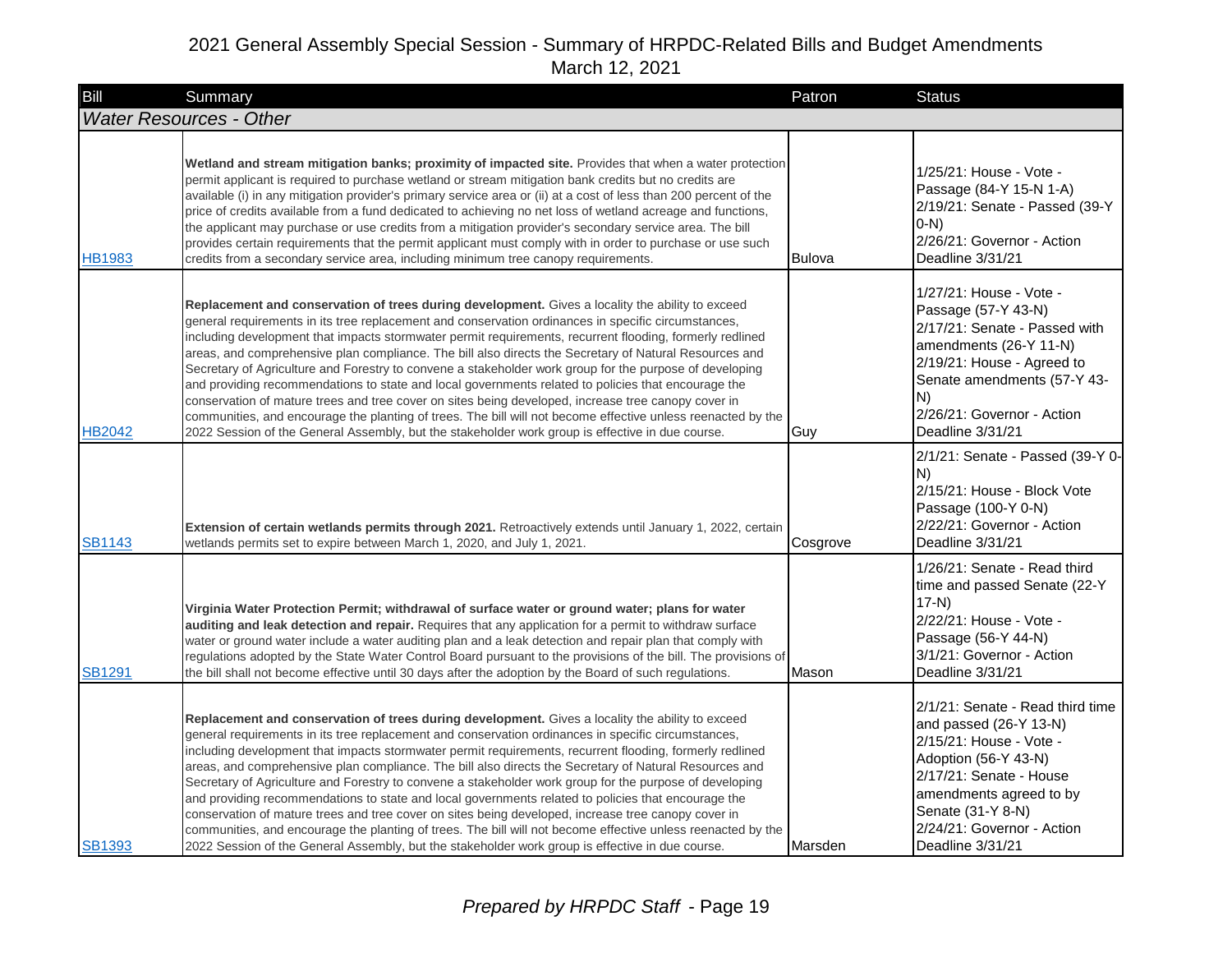| Bill                             | Summary                                                                                                                                                                                                                                                                                                                                                                                                                                                                                                                                                                                                                                                                                                                                                                                                                                                                                                                                                                                                                    | Patron | <b>Status</b>                                                                                                                                     |
|----------------------------------|----------------------------------------------------------------------------------------------------------------------------------------------------------------------------------------------------------------------------------------------------------------------------------------------------------------------------------------------------------------------------------------------------------------------------------------------------------------------------------------------------------------------------------------------------------------------------------------------------------------------------------------------------------------------------------------------------------------------------------------------------------------------------------------------------------------------------------------------------------------------------------------------------------------------------------------------------------------------------------------------------------------------------|--------|---------------------------------------------------------------------------------------------------------------------------------------------------|
| <b>HB1100</b><br>107#1c          | Tree Conservation Workgroup (language only). This amendment directs the Department of Forestry to<br>convene a stakeholder workgroup to provide recommendations for policies which encourage increased tree<br>cover in communities, and the preservation of mature trees and tree cover on sites being developed.                                                                                                                                                                                                                                                                                                                                                                                                                                                                                                                                                                                                                                                                                                         |        | Conference Report                                                                                                                                 |
| <b>HB1100</b><br>168#1c          | VIMS - Manage Aquatic Diseases. This amendment provides funding for science-based guidance on the<br>management of existing and emerging disease threats to critical fishery and aquaculture resources in the<br>Commonwealth and Chesapeake Bay region. This initiative was funded in the 2020 General Assembly<br>Session but subsequently unallotted. Recent outbreaks of disease have damaged economically important<br>and ecologically sensitive marine resources in the Commonwealth and nation. The pathogens responsible<br>for these outbreaks are not well known, their risks to marine life and potential to spread remain poorly<br>understood, and their ecological impacts have been difficult to assess with existing resources. To meet the<br>challenge of diseases in marine systems, this initiative will provide science-based guidance on the<br>management of existing and emerging disease threats to critical fishery and aquaculture resources in the<br>Commonwealth and Chesapeake Bay region. |        | Conference Report                                                                                                                                 |
| <b>HB1100</b><br>168#2c<br>Other | VIMS - Restore Saltwater Fisheries Surveys. TThis amendment provides funding to provide scientific data<br>for the management of saltwater fisheries in the Commonwealth. This initiative was funded in the 2020<br>General Assembly Session but subsequently unalloted. Long-standing VIMS fisheries surveys have<br>provided scientific data for the management of saltwater fisheries in the Commonwealth of Virginia. Recent<br>reductions in state and federal funds resulted in reductions in five of the most crucial surveys.                                                                                                                                                                                                                                                                                                                                                                                                                                                                                      |        | Conference Report                                                                                                                                 |
| <b>HB1804</b>                    | State parks; Department of Conservation and Recreation; recommendations for funding. Directs the<br>Department of Conservation and Recreation to develop recommendations for dedicated sources of funding<br>for state parks that will be relatively stable from year to year. The Department shall submit its<br>recommendations to the Chairmen of the House Committee on Agriculture, Chesapeake and Natural<br>Resources, the House Committee on Appropriations, the Senate Committee on Agriculture, Conservation<br>and Natural Resources, and the Senate Committee on Finance and Appropriations by November 1, 2021.                                                                                                                                                                                                                                                                                                                                                                                               | Orrock | 1/25/21: House - Block Vote<br>Passage (100-Y 0-N)<br>2/19/21: Senate - Passed (39-Y<br>$O-N$ )<br>2/26/21: Governor - Action<br>Deadline 3/31/21 |
| <b>HB2217</b>                    | Liability of public access authorities. Grants public access authorities, including the land holdings and<br>facilities of such authorities, certain liability protections that are currently given to localities in relation to<br>parks, recreational facilities, and playgrounds.                                                                                                                                                                                                                                                                                                                                                                                                                                                                                                                                                                                                                                                                                                                                       | Hodges | 2/3/21: House - Vote - Passage<br>$(84-Y 14-N)$<br>2/17/21: Senate - Passed (33-Y<br>$6-N$<br>2/25/21: Governor - Action<br>Deadline 3/31/21      |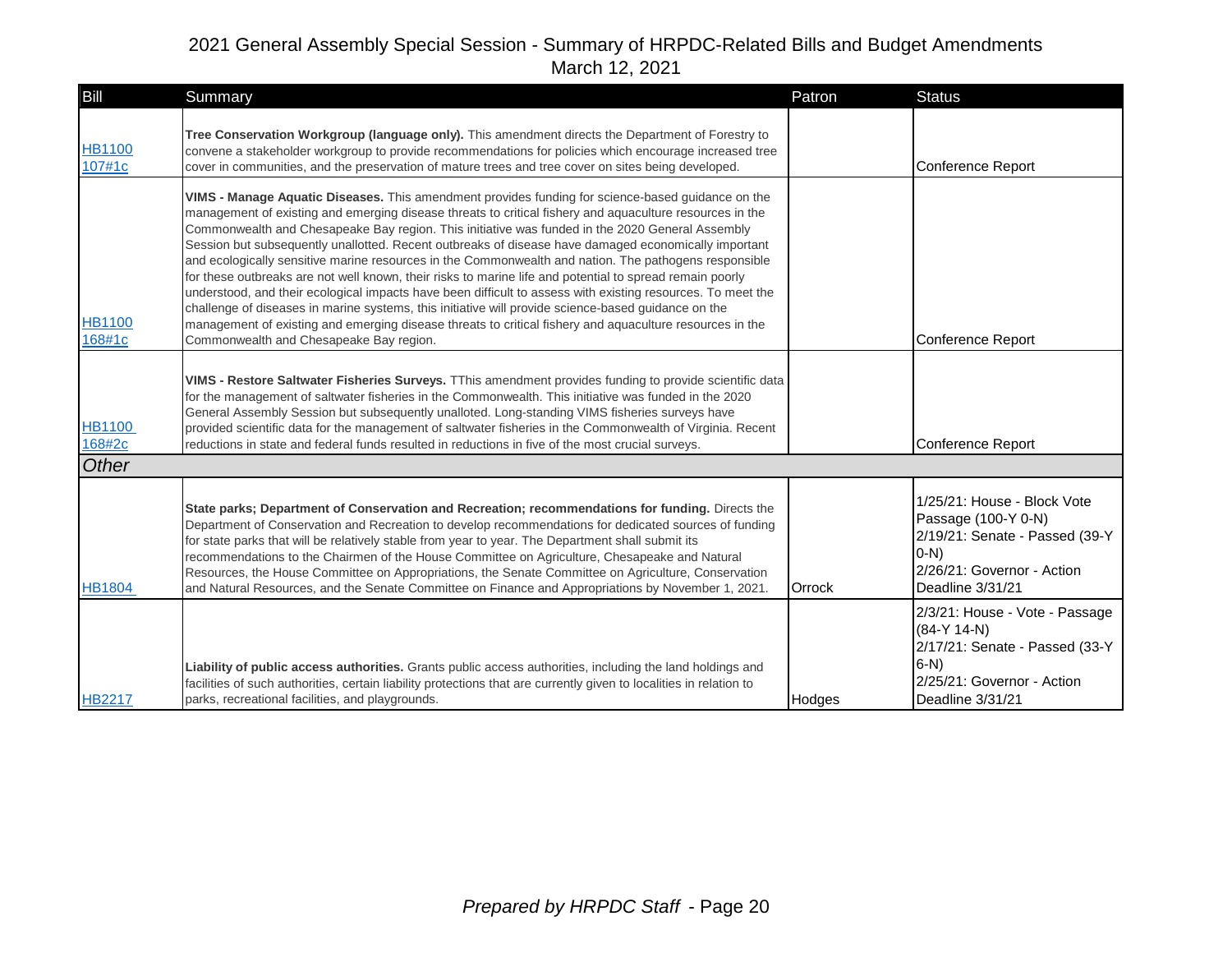| Bill          | Summary                                                                                                                                                                                                                                                                                                                                                                                                                                                                                                                                                                                                                                                                                                                                                                                                                                                                                                                                                                                                  | Patron   | <b>Status</b>                                                                                                                                                                                                                |
|---------------|----------------------------------------------------------------------------------------------------------------------------------------------------------------------------------------------------------------------------------------------------------------------------------------------------------------------------------------------------------------------------------------------------------------------------------------------------------------------------------------------------------------------------------------------------------------------------------------------------------------------------------------------------------------------------------------------------------------------------------------------------------------------------------------------------------------------------------------------------------------------------------------------------------------------------------------------------------------------------------------------------------|----------|------------------------------------------------------------------------------------------------------------------------------------------------------------------------------------------------------------------------------|
| SB1141        | Hampton Roads area refuse collection authority; financial planning. Changes various requirements of<br>the Southeastern Public Service Authority (the Authority) when budgeting or incurring debt, including (i)<br>changing the required five-year overall strategic plan to a financial plan, (ii) specifying that detailed financial<br>plans be made only when incurring long-term debt or issuing new debt, (iii) authorizing other qualified<br>financial consultants instead of a certified public accountant to assist in the creation of the detailed financial<br>plan, (iv) changing from the Authority's Board of Directors to the Authority the body that performs a due<br>diligence investigation of the appropriateness of issuing new debt, and (v) and raising the permissible<br>threshold for the executive director of the authority to execute or commit the authority to a contract,<br>memorandum of agreement, or memorandum of understanding without acquiring Board approval. | Cosgrove | 1/21/21: Senate - Read third<br>time and passed Senate (39-Y 0-<br>IN)<br>2/24/21: House - Block Vote<br>Passage (97-Y 0-N)<br>3/1/21: Governor - Action<br>Deadline 3/31/21                                                 |
| <b>SB1270</b> | <b>Eminent domain; notice of intent to file certificate.</b> Provides that the notice required to be sent to a<br>landowner prior to an authorized condemnor recording a certificate of take or certificate of deposit shall state<br>that (i) the certificate of take or certificate of deposit will be recorded between 30 and 45 days from the date<br>of the notice and (ii) that the property will transfer to the condemnor upon recordation and that the owner has<br>the right to petition the court for distribution of the funds represented in the certificate.                                                                                                                                                                                                                                                                                                                                                                                                                               | Cosgrove | 1/21/21: Senate - Read third<br>time and passed Senate (39-Y 0-<br>N)<br>2/22/21: House - Block Vote<br>Passage (98-Y 0-N)<br>3/1/21: Governor - Action<br>Deadline 3/31/21                                                  |
| <b>SB1274</b> | Government planning; wildlife corridors. Directs various agencies to consider and incorporate, where<br>applicable, wildlife corridors and any recommendation of the Wildlife Corridor Action Plan. The bill directs the<br>Department of Wildlife Resources to publish the Plan and subsequent updates on its website and to assist<br>state agencies and political subdivisions, and by request any federal agency, in considering and<br>incorporating, where applicable, wildlife corridors and the recommendations of the Plan when developing<br>any governmental strategic plan, map, or action.                                                                                                                                                                                                                                                                                                                                                                                                  | Marsden  | 1/25/21: Senate - Read third<br>time and passed (29-Y 10-N)<br>2/22/21: House - Vote -<br>Passage (89-Y 10-N)<br>2/23/21: Senate - Agreed to<br>House amendments (33-Y 6-N)<br>3/1/21: Governor - Action<br>Deadline 3/31/21 |
| <b>SB1298</b> | Tourism improvement districts. Authorizes any locality to create a local tourism improvement district plan,<br>consisting of fees charged to businesses and used to fund tourism promotion activities and capital<br>improvements. Under the bill, the locality is authorized to contract with a nonprofit entity to administer the<br>activities and improvements.                                                                                                                                                                                                                                                                                                                                                                                                                                                                                                                                                                                                                                      | Bell     | 1/29/21: Senate - Read third<br>time and passed (37-Y 0-N)<br>2/17/21: House - Passed (62-Y<br>$36-N$<br>2/24/21: Governor - Action<br>Deadline 3/31/21                                                                      |
| <b>SB1398</b> | Retail sales and transient occupancy taxes on room rentals. Provides that retail sales and hotel taxes<br>on transient room rentals shall be computed on the basis of the total charges or the total price paid for the<br>use or possession of the room. For those cases in which a hotel or similar establishment contracts with an<br>intermediary to facilitate the sale of the room and the intermediary charges the customer for the room and<br>such facilitation efforts, the bill requires the intermediary to separately state the taxes on the bill or invoice<br>provided to the customer and to collect the taxes based upon the total charges or the total price paid for the<br>use or possession of the room. The bill requires an amount equal to the estimated state sales tax revenue<br>generated from the tax on accommodations fees to be appropriated to the Virginia Tourism Authority each<br>fiscal year to be used for promoting tourism.                                     | Norment  | 2/4/21: Senate - Passed (34-Y 5-<br>N)<br>2/19/21: House - Passed with<br>amendments (66-Y 34-N)<br>2/19/21: Senate - Agreed to<br>House amendments (31-Y 6-N)<br>2/26/21: Governor - Action<br>Deadline 3/31/21             |